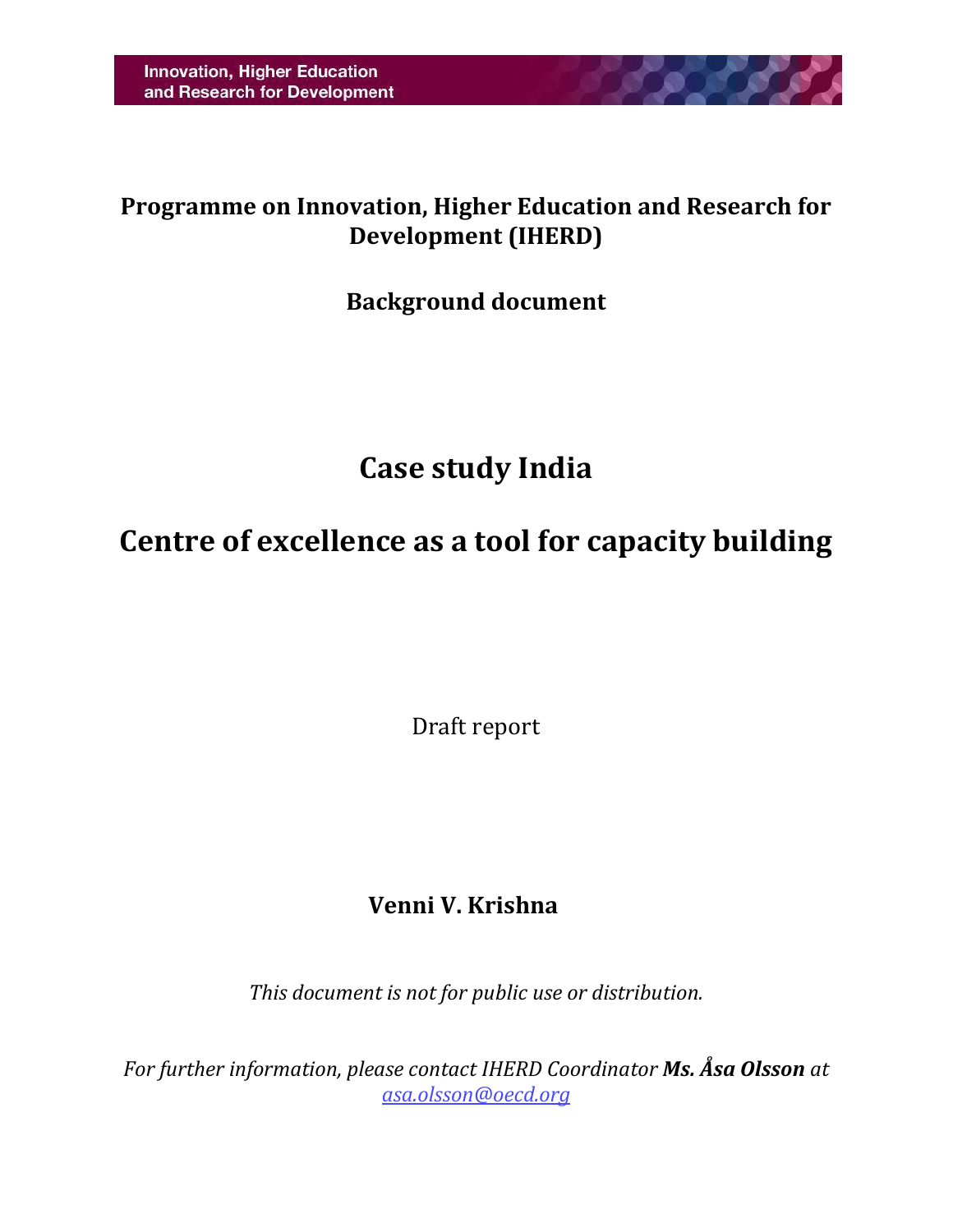#### **Executive summary**

The OECD has carried out as study on Centres of Excellence (CoE) as a part of the Project on Innovation, Higher Education and Research for Development (IHERD), which is financed by the Swedish International Development Cooperation Agency, Sida.

The development of CoEs is a policy measure, applied by governments in many parts of the world in order to promote a robust research and innovation environment. This is achieved by encouraging institutional profiling and generating a critical mass of researchers. CoE initiatives are a flexible instrument and have been applied in several different ways and for different purposes, such as promoting basic research, innovation, social development and education. Because CoEs are often located in higher education institutions, these initiatives increasingly influence the management of institutions and academic careers.

This CoE case study looks at the system in place in India which began in the 1980s, thus offering a comparison with countries that have long-term CoE strategies in place. CoE schemes in India fall under one of two domains: a) universities under the Universities Grant Commission; and b) science agencies under various ministries.

The first type of CoE scheme is geared towards the professionalisation and advancement of science and training in specialised areas of science and technology such as radio astronomy, astrophysics and nuclear sciences. The second is geared towards research, innovation and specialised services in new technologies and sustainable living in sectors ranging from biotechnology, urban development, defence-related electronics and polymer sciences, telecommunications and ICT.

Preliminary observations from the study of Indian CoEs suggest they have had the following impact

- The funding and evaluation process in instituting two types of CoEs has given long-term public support for developing research capacities in high technology and emerging areas of science and technology.
- The schemes have achieved international recognition of staff and internationally competitive research.
- The Inter University Centres have maintained high standards in building research capacities through professionalisation.
- The schemes have strengthened the infrastructure in universities and CoEs, enabling the academic community to improve their research quality and publications.
- CoEs have improved the quality of training and helped build skills.
- CoEs have developed leadership in some specialist areas of science and technology.
- CoEs in various sectors have resulted in significant improvements in two-way partnerships and collaborations.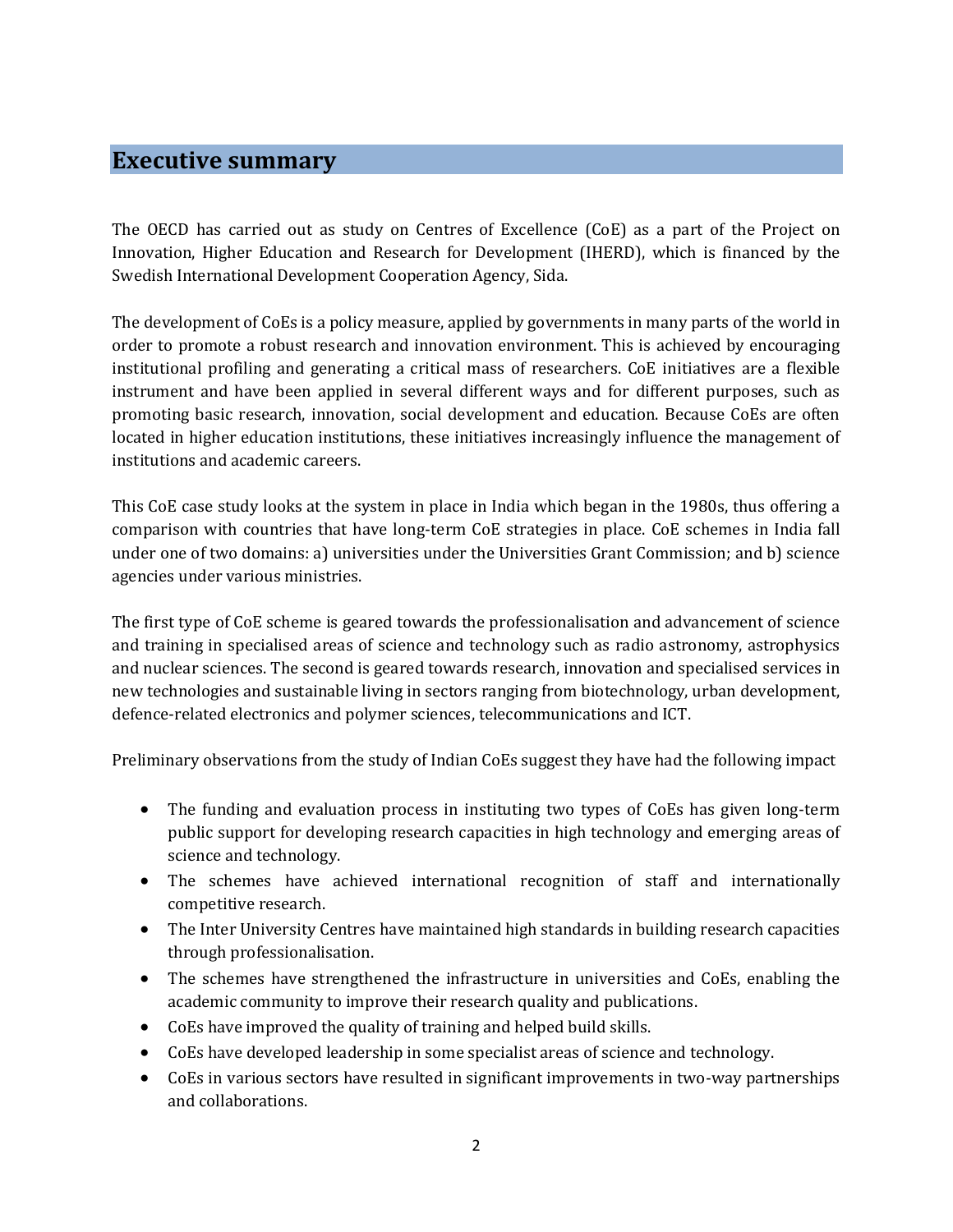## **Table of contents**

| CENTRE OF EXCELLENCE AS A TOOL FOR CAPACITY BUILDING  1 |  |
|---------------------------------------------------------|--|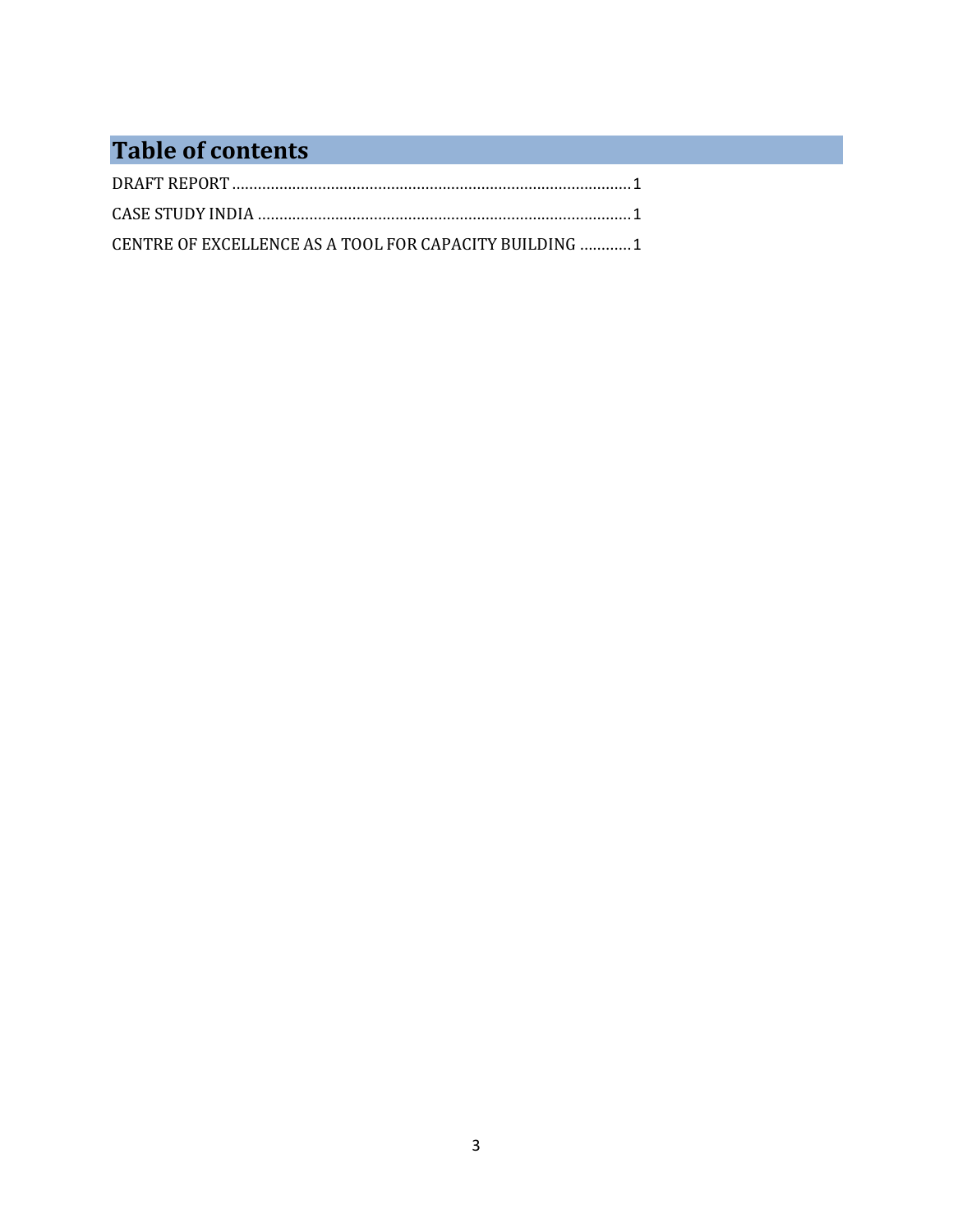### **Acronyms and abbreviations**

- **AICTE** All India Council for Technical Education **BERD** Business expenditure on research and development **CAS** Centre for Advanced Studies **CPE** Colleges with Potential for Excellence **CPEPA** Centres with Potential for Excellence in Particular Areas **DBT** Department of Biotechnology **DOT** Department of Telecommunications **DRDO** Defence Research and Development Organisation **DRS** Departments for Research Support **DSA** Department of Special Assistance **DST** Department of Science and Technology **GMRT** Giant Metre-Wave Radio Telescope ? **HEI** Higher education institution **ICT** Information communications technology **IHERD** Innovation, Higher Education and Research for Development **IIM** Indian Institutes of Management **IISc** Indian Institute of Science **IIT** Indian Institutes of Technology **INR** Indian Rupee **IPR** Intellectual property rights **IUAC** Inter-University Accelerator Centre **IUCAA** Inter-University Centre for Astronomy and Astrophysics **MUD** Ministry of Urban Development
- **NAAC** National Assessment and Accreditation Council
- **PPP** Public-private partnership
- **PRS** Public research system
- **PURSE** Promotion of University Research and Scientific Excellence
- **S&T** Science & technology
- **GDP** Gross domestic product
- **GERD** Gross domestic expenditures on R&D
- **TNC** Transnational corporation
- **TOE** Telecommunications Centres of Excellence
- **UGC** University Grants Commission
- **UPE** Universities with Potential for Excellence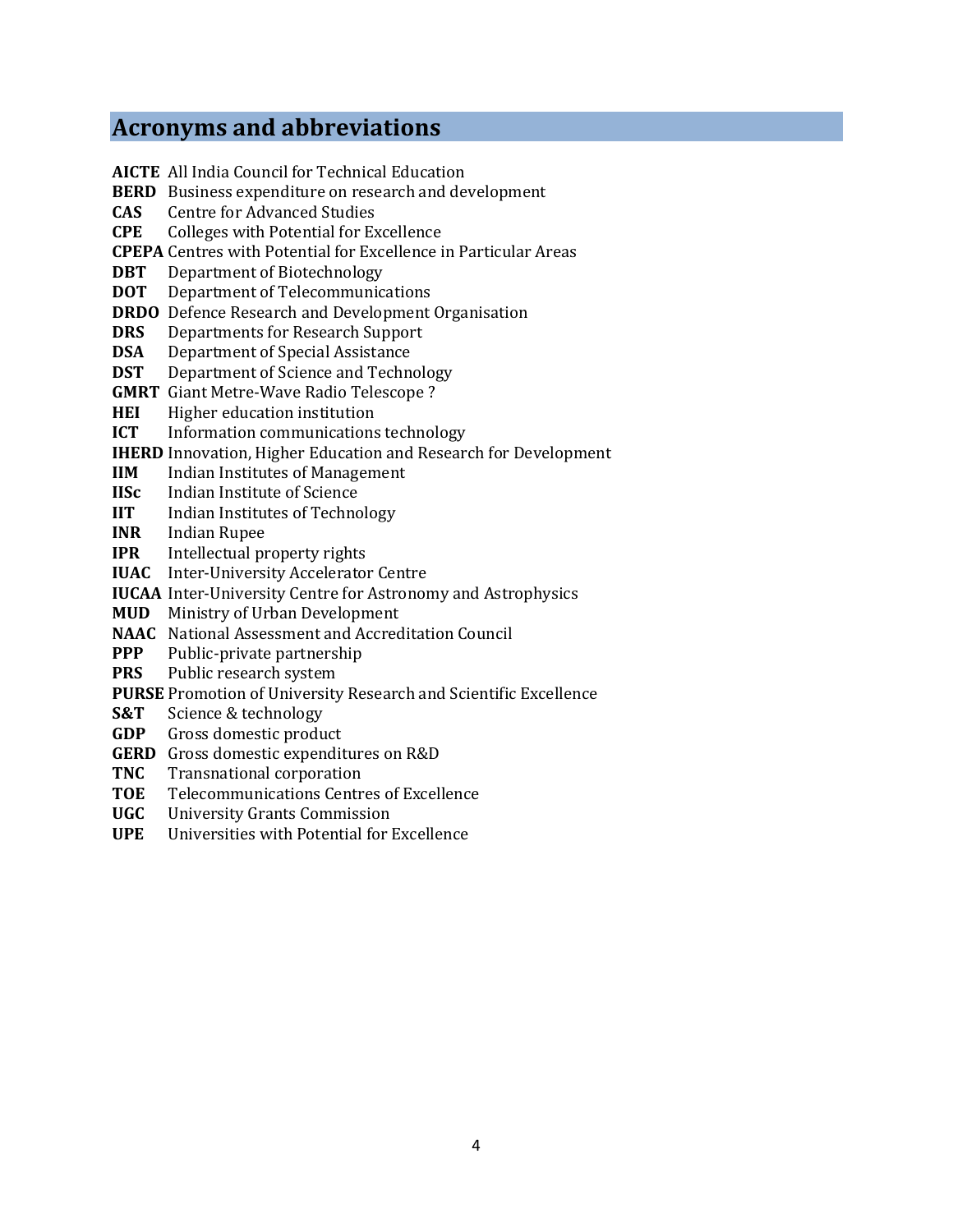### **1. Background**

Exploring contemporary policies towards excellence in science and technology (S&T) research in India invariably draws attention to the historical background. It is more than 150 years since the modern universities came into being. The first universities were established Calcutta, Bombay and Madras in 1857, during the colonial era. The precursors to the modern full-time research institutions go back more than 225 years with the beginning of the Asiatic Society of Bengal, established in 1784. By the late  $19<sup>th</sup>$  century this had been followed by nearly a dozen scientific research and survey-based institutions such as the Trigonometrical Survey of India, the Geological Survey of India and the Meteorological Department. India is perhaps unique amongst developing countries in having established a distinct science identity as early as the 20th century. This identity reflected both the institutionalisation and professionalisation of science with advances in scientific research in chemistry, biology, mathematics, astronomy, literature and physics. India can boast of two Nobel laureates in the last of these two fields, namely, Rabindranath Tagore (awarded in 1913) and C.V. Raman (in 1931).

This initial phase of Indian scientific development, up until the 1950s, not only led to the emergence of an Indian science community but also a few institutional locales of scientific excellence. Some of India's eminent S&T institutions originated during this period. The Indian Association for the Cultivation of Science (1876) transformed into a full-fledged research institute with C.V. Raman joining it in 1907. The Indian Institute of Science (1909), Bose Research Institute (1917), Raman Research Institute (1938), Tata Institute of Fundamental Research (1945) and Calcutta College of Science (1918) are all institutes carrying out frontier research in S&T. Two important science agencies which also had their origins in the 1950s are the Atomic Energy Commission and the Indian Space Research Organisation.

Historically much of the S&T efforts, both in terms of locus of research and funding, has been dominated by the government science agencies. India had over 500 universities in 2012 but they accounted for only marginal amounts of its gross domestic expenditure on research and development (GERD). India's GERD as a proportion of gross domestic product (GDP) progressed gradually from 0.69% in 1995-96 to 0.81% in 1999-2000; to 0.88% in 2006 to 1% in 2008-10. A significant majority, around 68%, comes from government sources. Within this, the university sector only accounts for 6-7% of total GERD. Private R&D accounts for 30%, but the business enterprise or private R&D has only formed a significant part of total expenditure since 2005. The priority of much of the public investment in R&D over the last decade and a half has been the strengthening of the public R&D system including national labs and universities. Here again, the university sector has been quite marginalised in terms of R&D in higher education.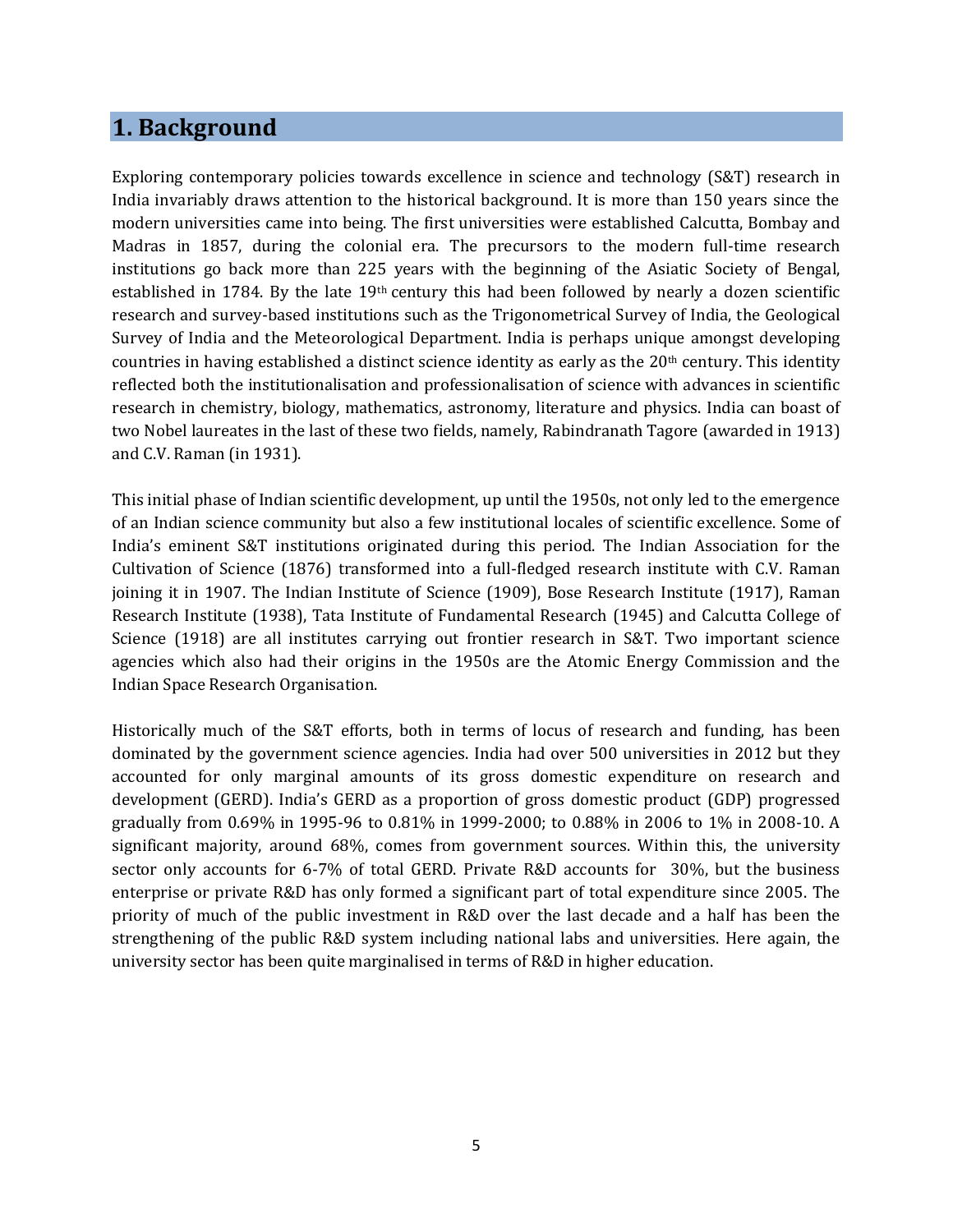## **2. Policy context**

### *India's national system of innovation*

India's national innovation system consists of:

*a) Public research system (PRS).* This comprises national laboratories under a dozen science and technology agencies including space, atomic energy, agriculture and industrial research, as well as in-house R&D laboratories in large public-sector enterprises in steel, fertilisers, railways, power, transport and aviation, chemicals, petroleum and energy. The other segment of the PRS is the higher educational institutions and university system. With public research accounting for 68% of GERD, the PRS has historically dominated R&D in the country.

*b) Higher educational institutions (HEIs).* There are over 500 universities with 26 000 affiliated colleges, making HEIs an important part of the PRS. Much of the recent dynamism witnessed in the knowledge-based and high-technology sectors of Indian economy is the result of human resources, skills and the institutional base created by the higher educational sector. However, direct R&D in HEIs in India is weak. HEIs account for a mere 14% of R&D personnel compared with 55% of total R&D personnel of the country employed in non-HEIs in the public research institutions. The rest of the personnel are in the private business enterprises

*c) Private business enterprises and transnational corporations (TNCs).* Businesses are the second major actor in the Indian innovation system. In recent years the business enterprise sector has assumed considerable importance, achieving a global competitive edge in pharmaceuticals, automotive technology, software, telecommunications and biotechnology. In 1990-91 private business expenditure on research and development (BERD) accounted for 13.8% of GERD, increasing to 20.3% in 2001-02, and 23% in 2006 before reaching 30% in 2010. *The Steering Committee Report of the Planning Commission for the 12th Plan (2012-2017)1*and the *2011 Report of the National Innovation Council, <sup>2</sup>* an advisory body to the Prime Minister, have underlined the importance of increasing the proportion of business expenditure in GERD.

*d) Public policies on science and technology*. The government in 2003, announced a new national science, technology and innovation policy (STIP 2013). However, in the last decade the importance of individual sector-based science, technology and innovation policies have come into sharp focus and importance such as the new Telecom Policy, 2012; national policy on electronics, 2012 or national manufacturing policy 2011.

*e) Non-governmental research institutions aided by both public and private sources.* This sector plays a very important role in representing civil society. Over the last few years it has begun to undertake substantial policy-oriented research relating to science and technology issues. The sector has also come to influence policy decision making in the country. It is involved in research into the environment, ecology, energy, rural development, women and gender, grass-root innovations, and small technology research including cottage- and micro-enterprises.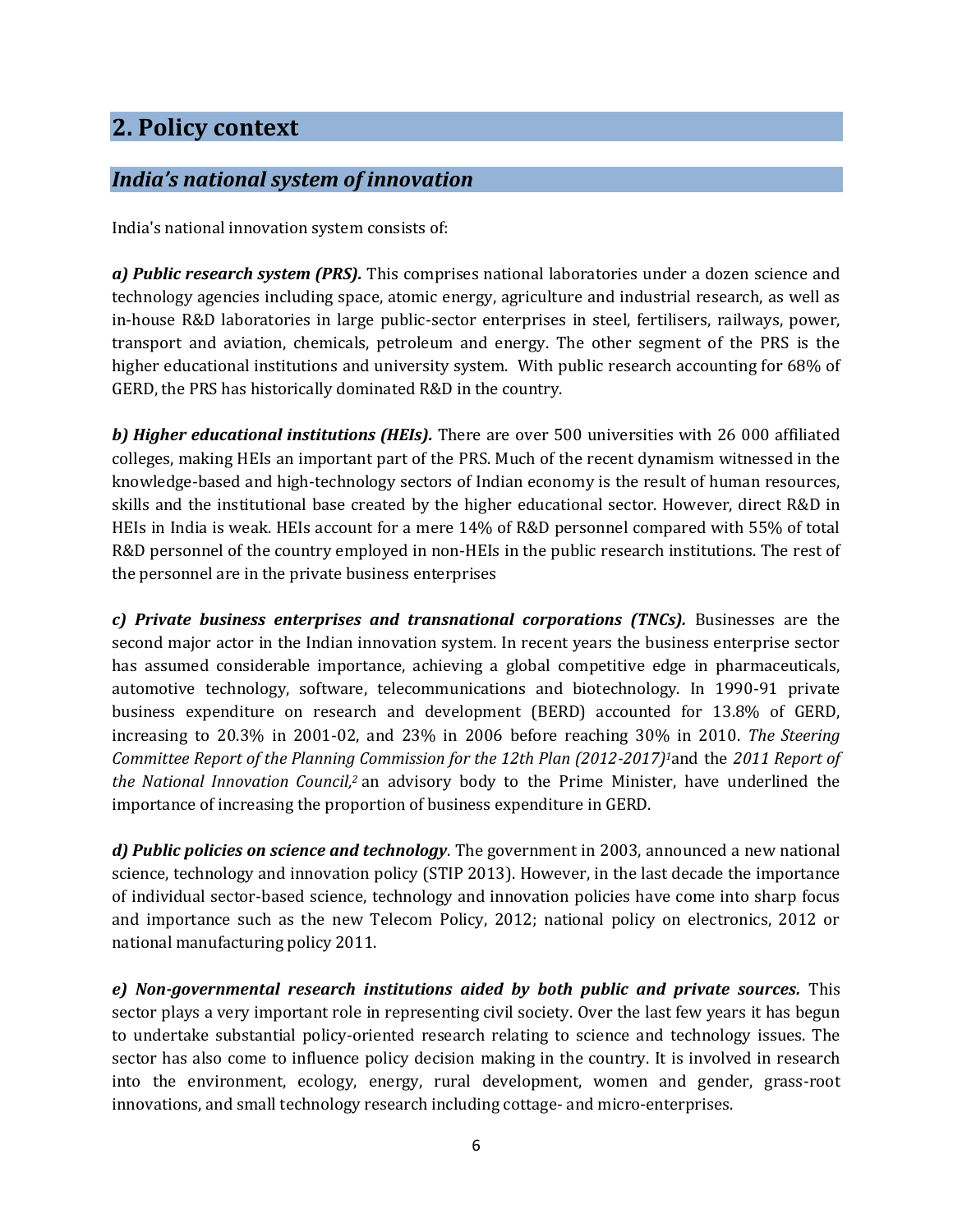The S&T Steering Committee of the Planning Commission, which is the nodal agency giving direction to various sectors, has set the ambitious goal of having national R&D reach 2% of GDP. It also seeks a paradigm change in the orientation of science and technology policies: away from input-oriented policy mechanisms towards a focus on the demand and diffusion end of the spectrum.

The government has a renewed policy focus to solicit the participation of the business enterprise sector through public-private partnerships (PPPs) in almost all sectors of the economy including the social and S&T sectors. The business enterprise sector has largely contributed to meeting the human resource demands for the technical, engineering, management and medical sciences in the last decade. This is likely to expand through PPPs.

India is among the top S&T producers of science publications in the world but is lagging behind China. The quality of India's research output fares better in terms of journal citations and other quantitative measures when compared to China.

Indian universities are yet to wake up to the emerging world of innovation involving "triple helix" partnerships, between university, industry and government. By and large, universities interact with industry through the traditional mode of consultancy and sponsorship. With the exception of the Indian Institutes of Technology (IITs) and Indian Institutes of Management (IIMs), universities have yet to accept the culture of innovation as an important part of their domain along with teaching and research.

#### *Indian CoE schemes under the PRS*

The use of Centres of Excellence as a strategy to advance scientific research and build certain scientific and technology capacities in Indian science and technology is a recent development. As noted above, even though the country institutionalised and promoted several specialised institutions in various frontier areas of S&T early on, such as the Indian Association of Cultivation of Science,<sup>3</sup> Calcutta; Tata Institute of Fundamental Research,<sup>4</sup> Bombay; and the Indian Institute of Science,<sup>5</sup> Bangalore, CoE as a policy mechanism only emerged about two decades ago. India's PRS consists mainly of the science agencies under the Ministry of Science and Technology and other ministries, the universities under the University Grants Commission<sup>6</sup> (UGC), and HEIs under the All India Council for Technical Education<sup>7</sup> (AICTE). India's CoE schemes fall under the science agencies under various ministries; and the universities under the UGC.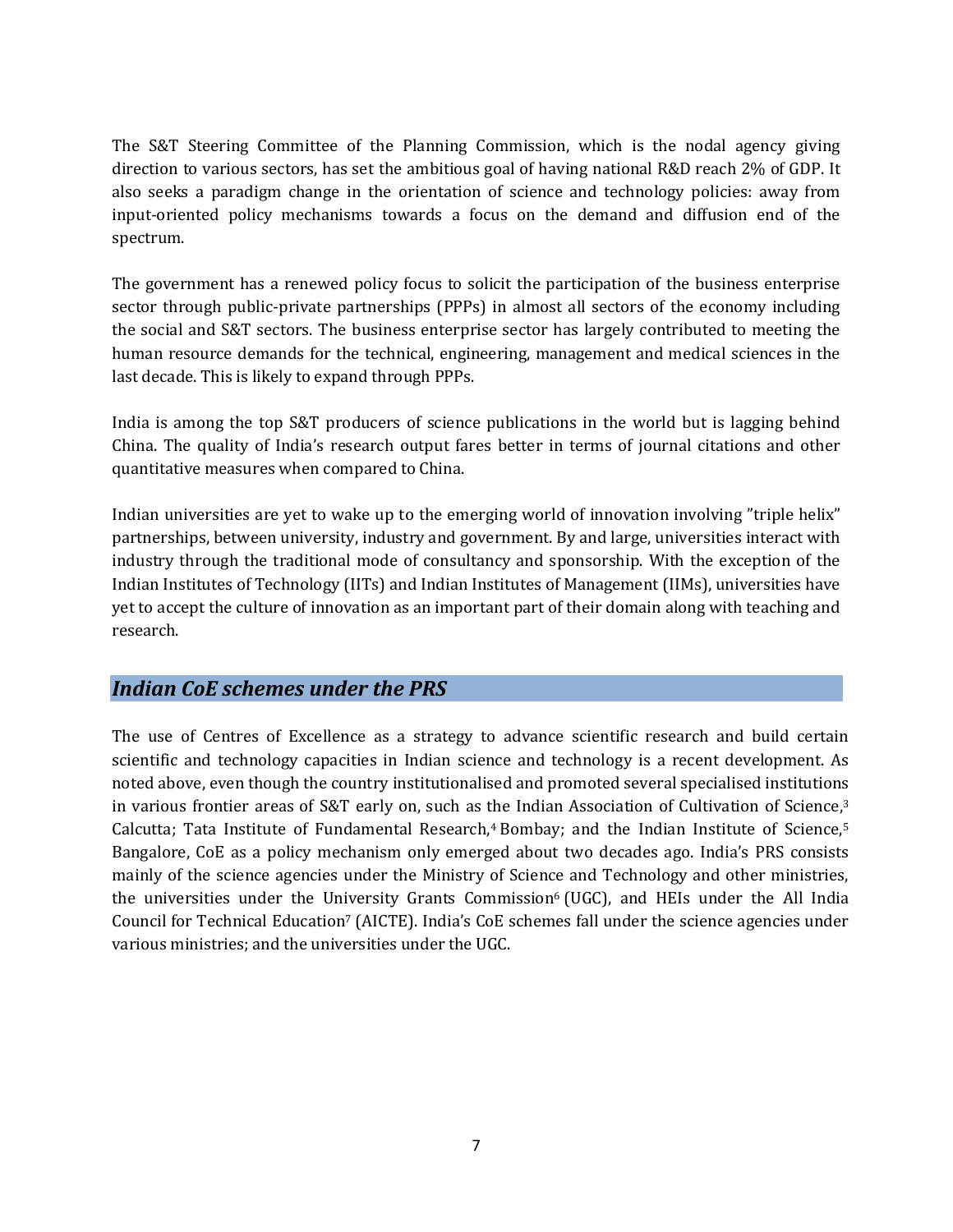### **3. CoE schemes oriented to science advancement in universities**

The Indian university system under the UGC may be said to be the first actor of the NIS, which initiated the CoE scheme in the early 1980s. There are three types of CoE schemes or programmes operating in Indian universities. The UGC administers two of them: Inter-University centres; and the Universities with Potential for Excellence and Colleges with Potential for Excellence and the Department of Science and Technology (DST) initiated the third, a scheme called Promotion of University Research and Scientific Excellence (PURSE). Much of the information and data on COE scheme for UGC is drawn from the relevant website (http://www.ugc.ac.in/).

| Table 1. CoEs in universities and their areas of specialisation <sup>8</sup> |                                                          |                                                       |  |
|------------------------------------------------------------------------------|----------------------------------------------------------|-------------------------------------------------------|--|
| <b>Administerin</b>                                                          | of<br><b>Scheme</b><br>(Year                             | Areas or fields of specialisation/purpose             |  |
| g agency                                                                     | establishment)                                           |                                                       |  |
| <b>UGC</b>                                                                   | Inter-University                                         | Accelerator-based research in nuclear sciences        |  |
|                                                                              | <b>Accelerator Centre (1984)</b>                         |                                                       |  |
| <b>UGC</b>                                                                   | Inter-University Centre for                              | Advancing the fields of astronomy and astrophysics    |  |
|                                                                              | Astronomy<br>and                                         |                                                       |  |
|                                                                              | Astrophysics, (1988)                                     |                                                       |  |
| <b>UGC</b>                                                                   | Inter-University Centre for                              | Humanities and social sciences                        |  |
|                                                                              | International Relations,                                 |                                                       |  |
|                                                                              | (2010)                                                   |                                                       |  |
| <b>UGC</b>                                                                   | Universities with Potential                              | Frontier<br>biological,<br>chemical,<br>in<br>areas   |  |
|                                                                              | for Excellence (UPE) (1998-                              | physical<br>telecommunications,<br>and<br>engineering |  |
|                                                                              | 2012)                                                    | sciences. Examples include green technology,          |  |
|                                                                              | 46 universities: 5 in 1998-                              | mobile computing, nanoscience; herbal science,        |  |
|                                                                              | 2002, 16 in 2002-07, 25 in                               | biotechnology, genetics and genomics.                 |  |
|                                                                              | 2007-12.                                                 |                                                       |  |
| <b>UGC</b>                                                                   | Colleges with Potential for                              | 97 colleges covering all areas of social and natural  |  |
|                                                                              | Excellence<br>(CPE) 2002-                                | sciences, improving teaching standards, supporting    |  |
|                                                                              | 2012.                                                    | research, and enhancing quality and infrastructure.   |  |
| <b>UGC</b>                                                                   | Centres with Potential for<br>Excellence in a Particular | Basic and applied research in frontier areas          |  |
|                                                                              |                                                          |                                                       |  |
|                                                                              | Area (CPEPA) (2007)                                      |                                                       |  |
|                                                                              | 12 centres in universities                               |                                                       |  |
|                                                                              | 2007-12.                                                 |                                                       |  |
| <b>DST</b>                                                                   | Promotion of University                                  | Covering all areas of social and natural sciences,    |  |
|                                                                              | Research and Scientific                                  | improving teaching standards, supporting research,    |  |
|                                                                              | Excellence (PURSE) (2009)                                | and enhancing quality and infrastructure.             |  |
|                                                                              |                                                          | Value-added proactive measures for enhancing          |  |
|                                                                              | 14 universities in 2009-10,                              | research capacity.                                    |  |
|                                                                              | 30 in 2010-11.                                           |                                                       |  |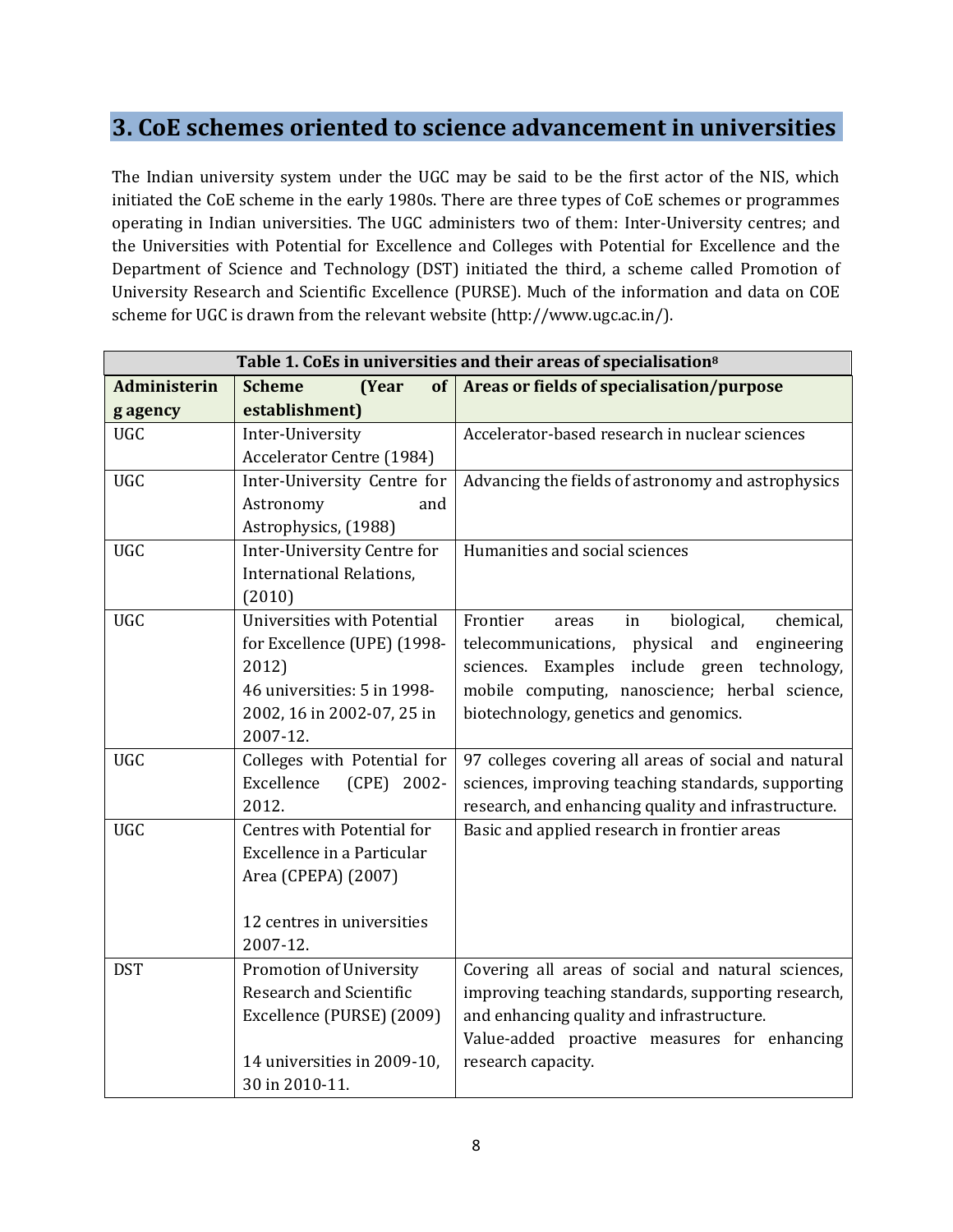| $\Omega$<br>versities in 2010-11<br>dilive<br>. |  |
|-------------------------------------------------|--|
|                                                 |  |

#### *Strategic orientation*

As shown in the above table, there are three types of schemes to promote the concept of excellence in the Indian university and academic institutions. The UGC was the first organisation to institutionalise and promote the notion of excellence in the academic institutional sphere.

#### *Inter University Centres of Excellence*

The first UGC scheme institutionalised the concept of excellence in specialised areas and frontier fields of research in the form of Inter University Centres. The first such centre was the Inter-University Accelerator Centre<sup>9</sup> (IUAC) established in 1984 at New Delhi. The main objective of this centre is the promotion of nuclear science and accelerator-based research. These centres provide common facilities for research and various specialised services and programmes to universities but not restricted to them alone. The centre mainly promotes experimental science.

The second Inter University Centre is the Inter-University Centre for Astronomy and Astrophysics<sup>10</sup> (IUCAA) at Pune, established in 1988. This centre aims to be a centre of excellence within the university sector for teaching, research and development of astronomy, physics and astrophysics, as its name suggests. It has active research groups in fields such as classical and quantum gravity, cosmology, gravitational waves, radio astronomy, solar system physics and instrumentation.

The third is the Inter-University Centre for International Studies in the social sciences and international studies. Its goal is to promote specialised research in education, economics, world trade, intellectual property rights (IPR), diplomacy, human rights, life skills, conflict management and allied arts, and human sciences.

All three centres were selected to promote basic research and advance knowledge in specialised areas. The IUCAA, which operates in astronomy and astrophysics, undertakes pure and fundamental research along with basic research. All the Inter University Centres perform teaching, research and advancement of knowledge activities in their respective fields of operation. The IUCAA is also involved in the popularisation of the subject of astronomy both in the society and educational institutions.

#### *Universities and Colleges with Potential for Excellence*

Over the last six decades, HEIs, ranging from universities, affiliated colleges and specialised technical institutions such as IITs and IIMs, have grown into an important sector of India's national innovation system. There are some 500 universities and over 18 000 colleges with a gross enrolment ratio of 16. In absolute terms this makes India's HEI sector one of the largest in the world. From the 9th Plan period (1998-2002), the UGC introduced a scheme to encourage and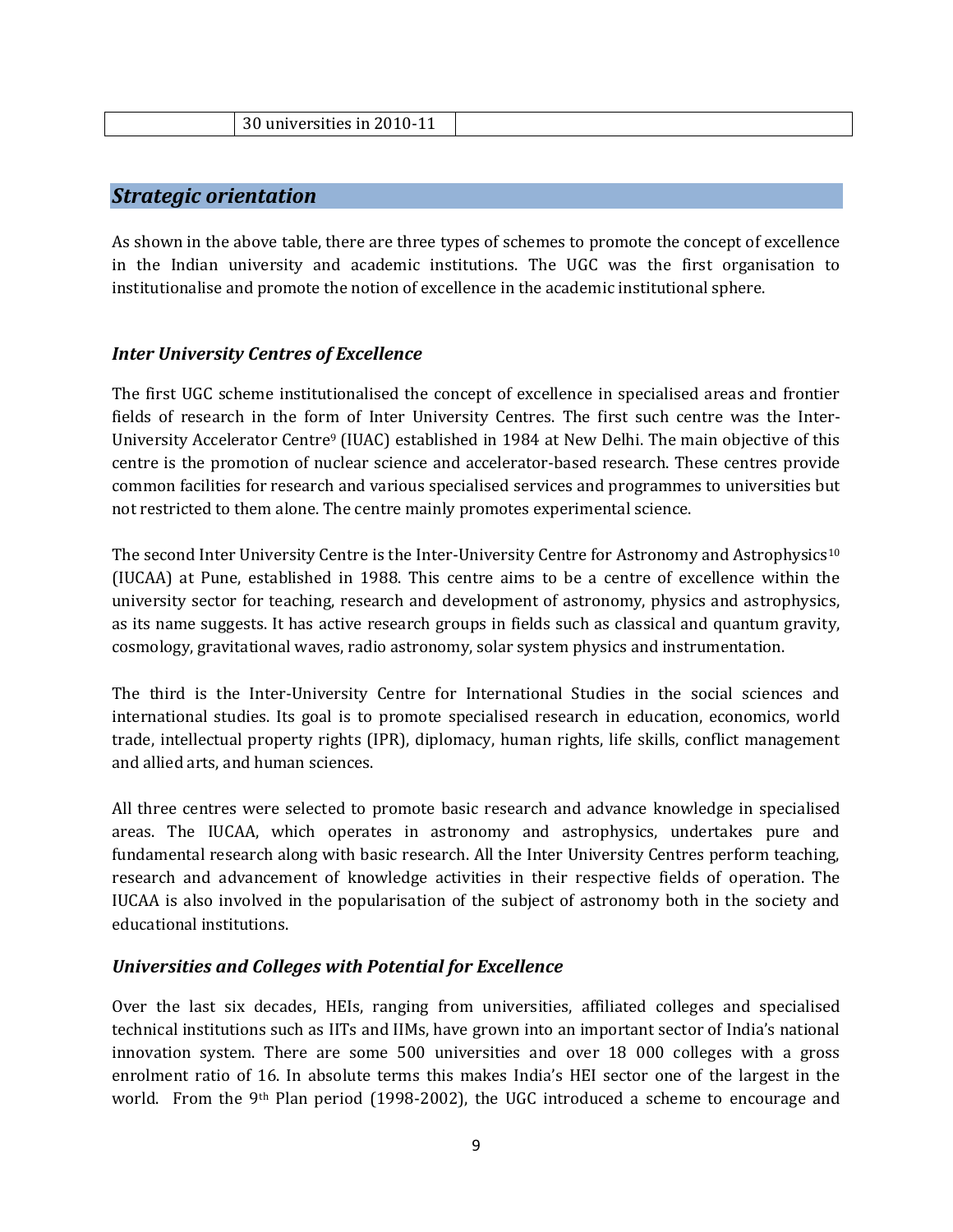promote measures to improve quality and excellence in teaching and research in Indian universities and colleges. During this period the UGC introduced two schemes, Universities with Potential for Excellence<sup>11</sup> (UPE) and Colleges with Potential for Excellence<sup>12</sup> (CPE). During the 10<sup>th</sup> Plan period (2002-07), the UGC introduced a third scheme called Centres with Potential for Excellence in Particular Areas<sup>13</sup> (CPEPA), while continuing with the other two. Universities, colleges and centres in various institutions are selected by the UGC on the basis of certain performance merit criteria. As shown in Table 1, 46 universities and 97 colleges were given special grants and support under the respective schemes from 1998-2012. Some of the universities selected as UPEs in the  $10$ <sup>th</sup> Plan were given further support in the  $11$ <sup>th</sup> Plan under the CPEPA scheme.

Under the UPE scheme universities were required to take up research and other academic activities in one or more interdisciplinary or multidisciplinary areas of research ranging from physical, chemical, biological or social sciences and the humanities.

Under the CPE scheme, colleges located in less-developed regions of the country and new colleges (under the "Young Colleges" scheme), were selected for support. The support extended was for introducing innovative changes in curriculum design, teaching, computer connectivity, Internet connectivity, improving the quality of teaching and so on. The scheme accorded a certain degree of autonomy to selected colleges to enable them to introduce various innovative changes.

The CPEPA scheme was designed as a subsidiary scheme to extend the period of support to UPE universities. Closely linked to the UPE scheme, UGC devised three more windows of support to both UPE-based universities and others. These are Departments for Research Support (DRS), the Department of Special Assistance (DSA) and the Centre for Advanced Studies (CAS). All university and college-based departments seeking support for faculty, introduction of new courses and research support compete for these grants.

#### *Promotion of University Research and Scientific Excellence (PURSE)<sup>14</sup>*

The Department of Science and Technology (DST) administers the third scheme called PURSE. Based on the research contribution of universities measured through the SCOPUS database and hindex, 15DST initiated the PURSE scheme from 2009-10 to provide substantive R&D grants to promote scientific research. DST supported 14 universities in 2009-10 and 30 more were selected for PURSE support in 2010-11.

#### *Funding and evaluation mechanisms*

The funding and evaluation of the three broad types of CoE schemes vary according to their different institutional and organisational contexts.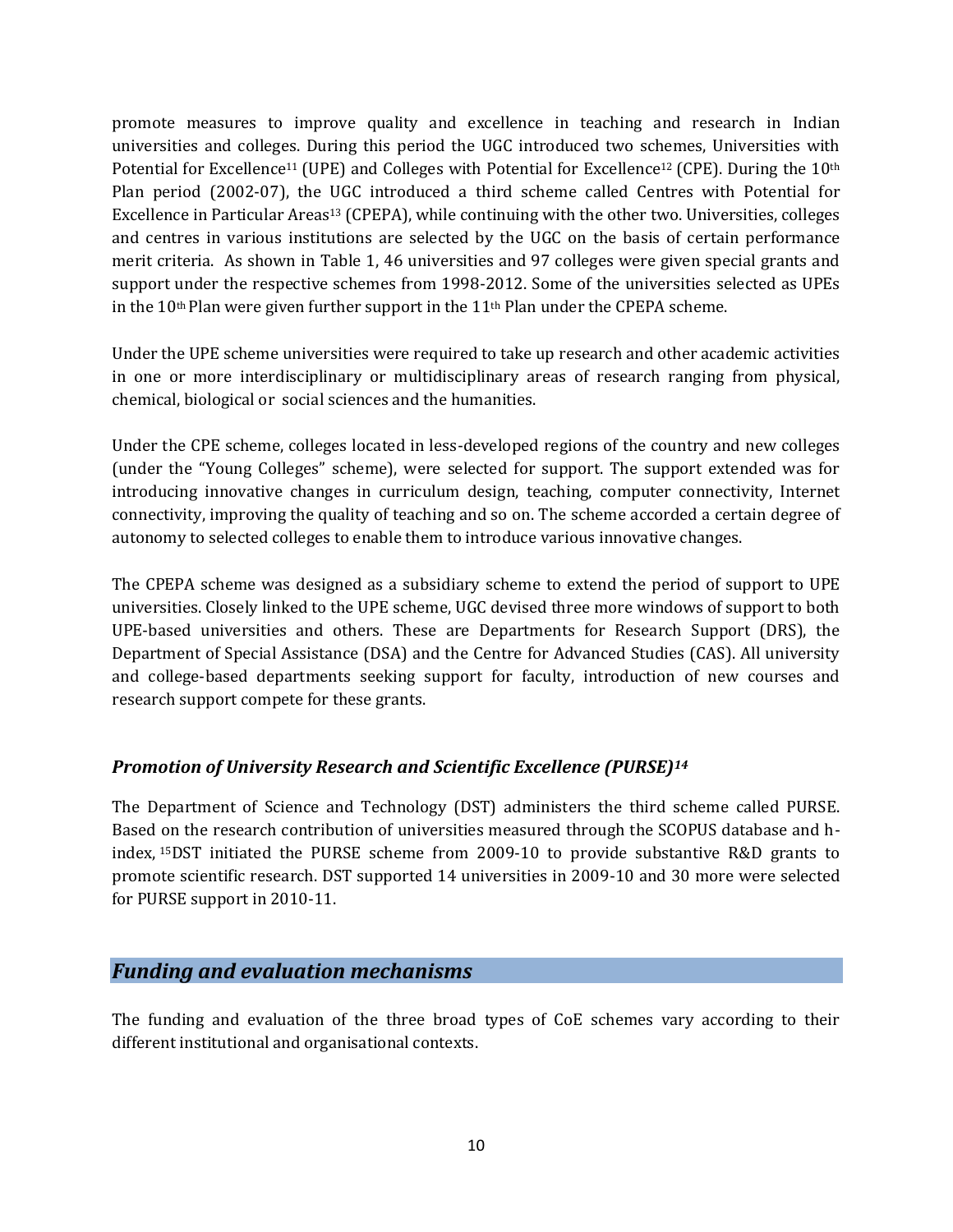#### *Inter University Centres*

The three Inter University Centres established under the UGC are jointly funded from grants from the UGC, the Ministry of Human Resource and Development, the DST and some marginal funding from the State governments where the centres are located. The centres are located in Pune, New Delhi and Hyderabad and operate in the same way as other national laboratories.

The initiative to apply to become an Inter-University Centre originates with elite scientists or faculty members, who have generally achieved international recognition. However, the decision to establish is made by the UGC governing body in consultation with the Education Ministry and the Ministry of Science and Technology.

#### *Universities with Potential for Excellence*

Under the UPE scheme, prior to the  $11<sup>th</sup>$  Plan (2007-2012), each university was provided with INR 300 million for a planning period of five years (approximately EUR 3.9 million). Of this amount, 30% was to be spent on the focus area and 70% on holistic development of the university. During the 11th Plan period, the ceiling of assistance was raised to INR 500 million (EUR 6.4 million). The same division of spending applied: 30% on the focus areas and 70% on holistic development of the university.

The selection and evaluation process begins with the UGC issuing calls for the scheme from the Indian universities. On receipt of proposals a committee shortlists universities. Expert Evaluation Committees visit the universities and submit the reports to UGC. Shortlisted universities are called to give a presentation by their Vice Chancellor before the Standing Committee on UPE for final selection.. The Expert Evaluation Committees use the following scoring scheme developed by the working group on UPE for submitting the evaluation reports:

- 40% for data provided by the university in the application
- 40% given by the Expert Evaluation Committee after visiting the university
- 20% awarded by the Standing Committee after a presentation made by the Vice Chancellor.

#### *Colleges with Potential for Excellence*

The CPE Scheme was introduced in the  $10<sup>th</sup>$  Plan (2002-07) to financially support colleges to improve their academic infrastructure; adopt innovations in teaching, learning and evaluation and to introduce a flexible approach in the selection of courses at the degree level. A CPE college acts as a role model for other colleges in their area of operation. The objective of the scheme is to help selected colleges achieve excellence in teaching activity and initiate a research culture. All colleges are evaluated by the National Assessment and Accreditation Council<sup>16</sup> (NAAC) of the UGC through merit-based indicators. These indicators form the initial basis to select or shortlist the universities and colleges which put in applications for the various excellence schemes. These schemes are not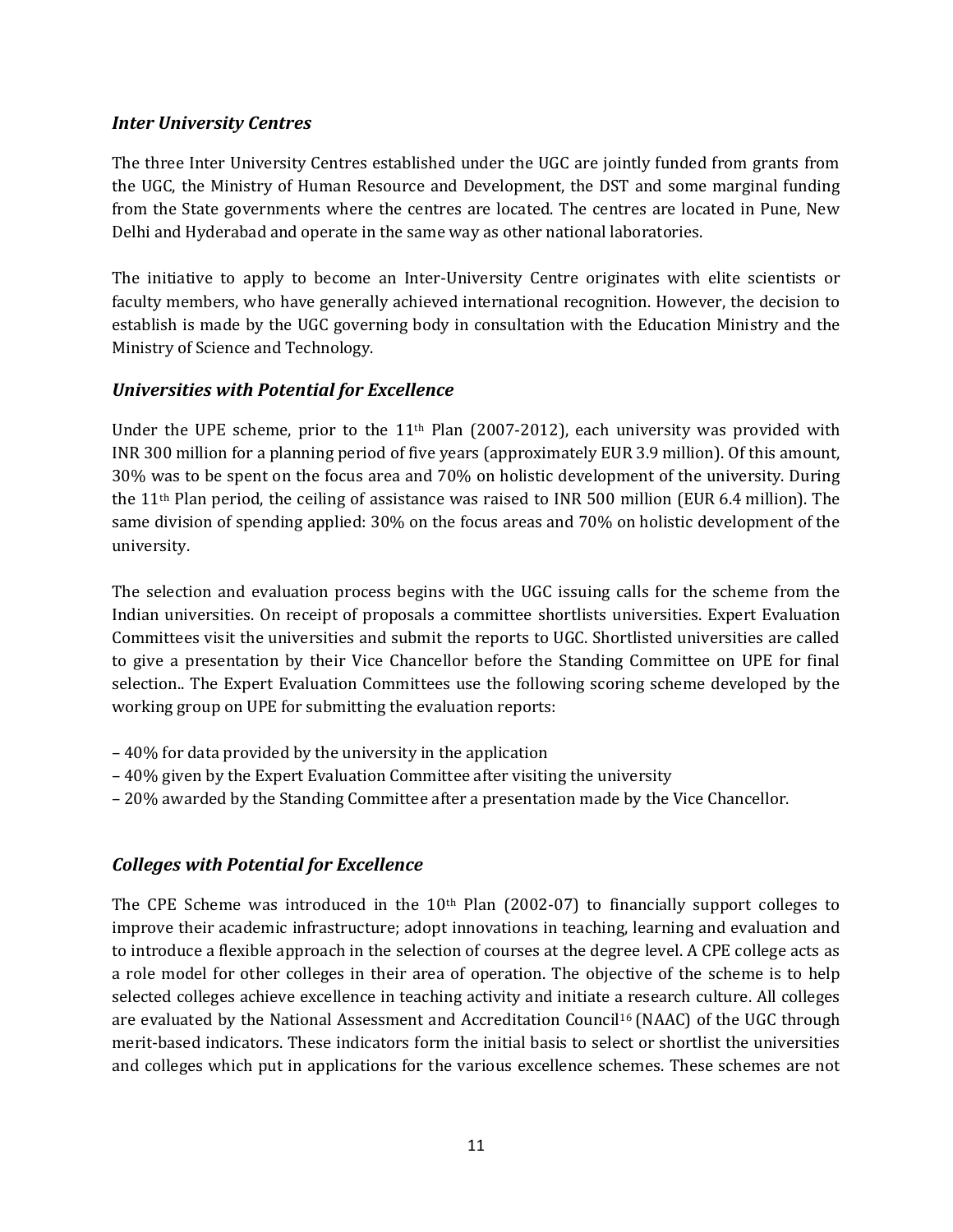open but UGC issues calls for applications particularly during the beginning of the every Five Year Plan periods or from time to time during the five year plan period.

Under the 10th Plan a non-autonomous and non-NAAC accredited college can be given assistance of up to INR 3.5 million (approximately EUR 45 000). Colleges which are autonomous but accredited, or accredited but not autonomous can be given assistance up to INR 60 million (EUR 770 000). Colleges which are both autonomous and accredited can be given assistance of up to INR 1 000 million (EUR 12.8 million).

Under the  $11<sup>th</sup>$  Plan (2007-2012) the amount of support was increased. For accredited but not autonomous colleges the assistance was raised to INR 10 million. For accredited and autonomous college the assistance was raised to INR 1 500 million (EUR 19.3 million).

#### *Governance*

Inter University Centres operate as autonomous national laboratories governed by a top-level council and a governing body. There is a Scientific Advisory Body to advise on the structure and goal direction of academic and research programmes of the centre. The executive authority however is vested in the director of the Inter University Centre.

The UGC based schemes, (UPE, CPE and CPEPA) are administered by the UGC and there are special evaluation and monitoring committees constituted to govern these schemes. The monitoring of UPEs is done by the UGC and uses both internal and external evaluation. The Monitoring Committee visits each one of the UPE universities to monitor the progress of work done during the previous year or years. At the end of the five-year period, an Expert Committee evaluates progress, followed by a further visit from the Monitoring Committee. In addition to the external peer group evaluation, the Vice Chancellor of the university carries out continuous evaluation with the help of the Steering Committee. A similar process is carried out in the case of CPEs, the only difference being that CPEs are mainly supported to induce improvements in the quality of teaching and colleges are given a certain amount of autonomy to experiment and introduce innovations in the curricula, teaching methods etc , to see that the standards are maintained.

#### *Capacity building and impact*

#### *Research capacities*

The purpose of the Inter University Centres is to undertake research and enhance national research capacities in some areas of national importance. These centres are meant to advance research and enrich teaching. Among these centres, IUCAA enjoys a special status and recognition as it operates in the field of astronomy and astrophysics. It hosts national facilities such as the Giant Metrewave Radio Telescope (GMRT), the Exploratorium, the Virtual Observatory which allows users to access raw observational data along with advanced software, the Girawali Observatory catering to astronomers and common equipment to popularise astronomy. It has a 10% stake in the Large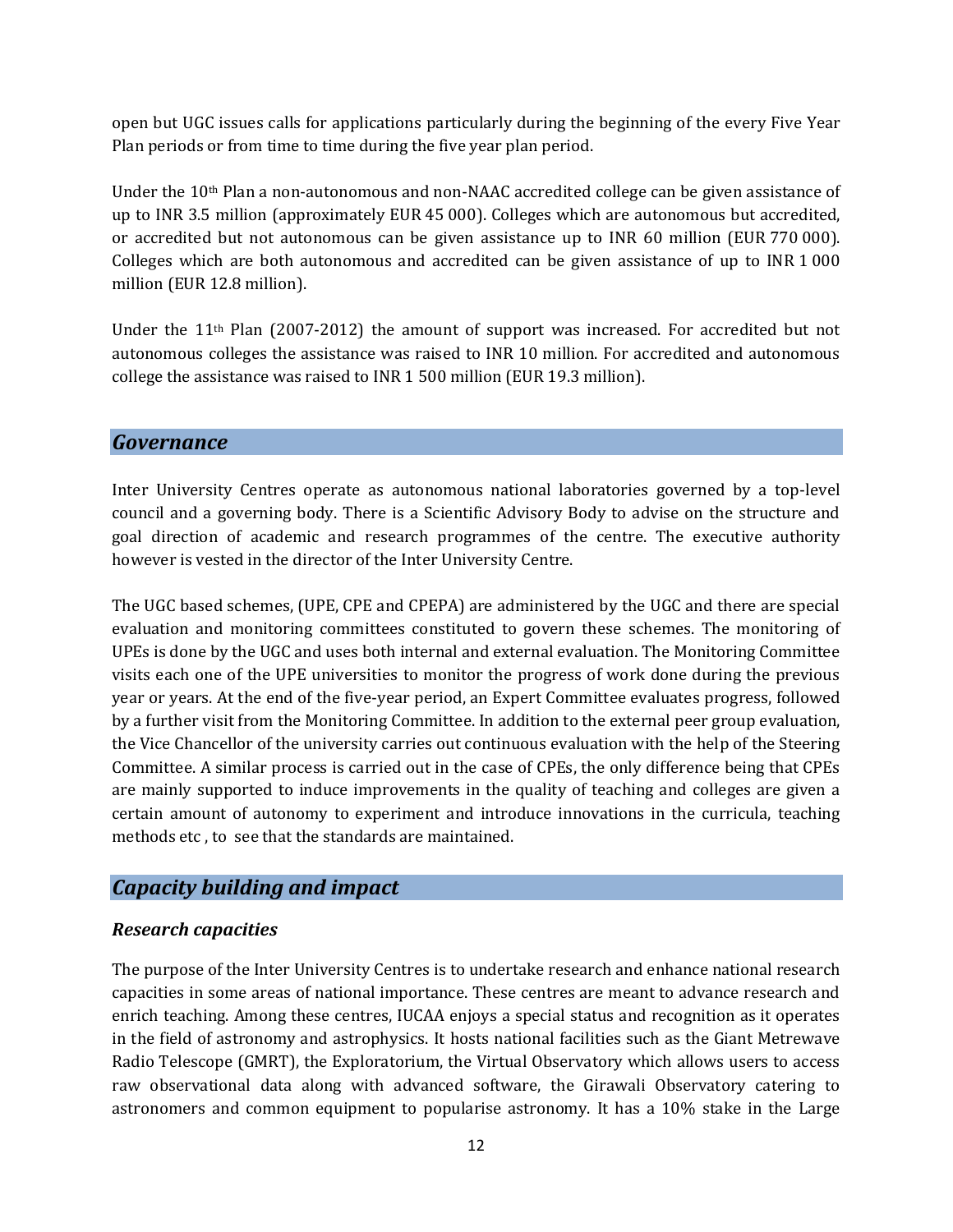Telescope Project, which allows Indian astronomers to have access to Giant Magellan Telescope, the Thirty Meter Telescope and the European Extremely Large Telescope. In collaboration with various colleges, IUCAA imparts training and disseminates knowledge on astronomy and astrophysics using the research findings generated at the main laboratory site. More than 300 researchers and visiting fellows work at the IUCAA. Several of its leading scientists such as Jayant Narlikar, Govind Swarup, Arvind Gupa, Varun Sahani, and Arvind Paranjpye have achieved international recognition. One of the objectives and aims of the centres is to gain international visibility through research excellence and the advancement of knowledge at the frontiers. International benchmarking is done to evaluate the research work at these centres.

Similarly, the Inter University Accelerator Centre has established sophisticated accelerator systems and experimental facilities in projects involving several universities for internationally competitive research in the areas of nuclear physics, materials science, atomic physics, radiation biology, radiation physics and accelerator mass spectrometry.

Inter University Centres have maintained high standards in building research capacities through professionalisation. The centres have placed great importance on quality research contributions and the goal of advancing science when recruiting professionals. Overall, the role of scientific leadership in both the organisation of research and the recruitment of new researchers has been a crucial and defining factor in sustaining the eminence of the Inter University Centres.

The UPE and CPE schemes were introduced to create funding mechanisms for improving the quality of research and teaching and modernising infrastructure to enable universities to attain the benchmarks of excellence in academic institutions. Whilst the focus in UPE is both in teaching and research, the main objective in CPE is to enrich quality of teaching at the undergraduate and postgraduate levels.

#### *Technology and innovation and socio-economic development*

The university CoE schemes operating are not specifically directed or constituted to promote technological innovation, university-industry relations or transfer of knowledge to create new firms. Most of the UPE schemes are meant to strengthen the research quality, excellence and visibility in the international sphere of the science community. For CPE schemes the purpose is to improve infrastructure and improve teaching standards.

#### *Infrastructure*

The UPE scheme has strengthened the infrastructure in universities, enabling the academic community in UPE-supported institutions to improve their research quality and publications. India can today boast of having state-of-the-art scientific equipment in some niche areas such as optical and radio astronomy, gravitational waves, solar system physics and astrophysics, with world-class observatories mainly due to UGC Inter University centres in specialised areas of research. The telescope at Girawali Observatory built near Pune city has a primary mirror of diameter 2m, f/3 and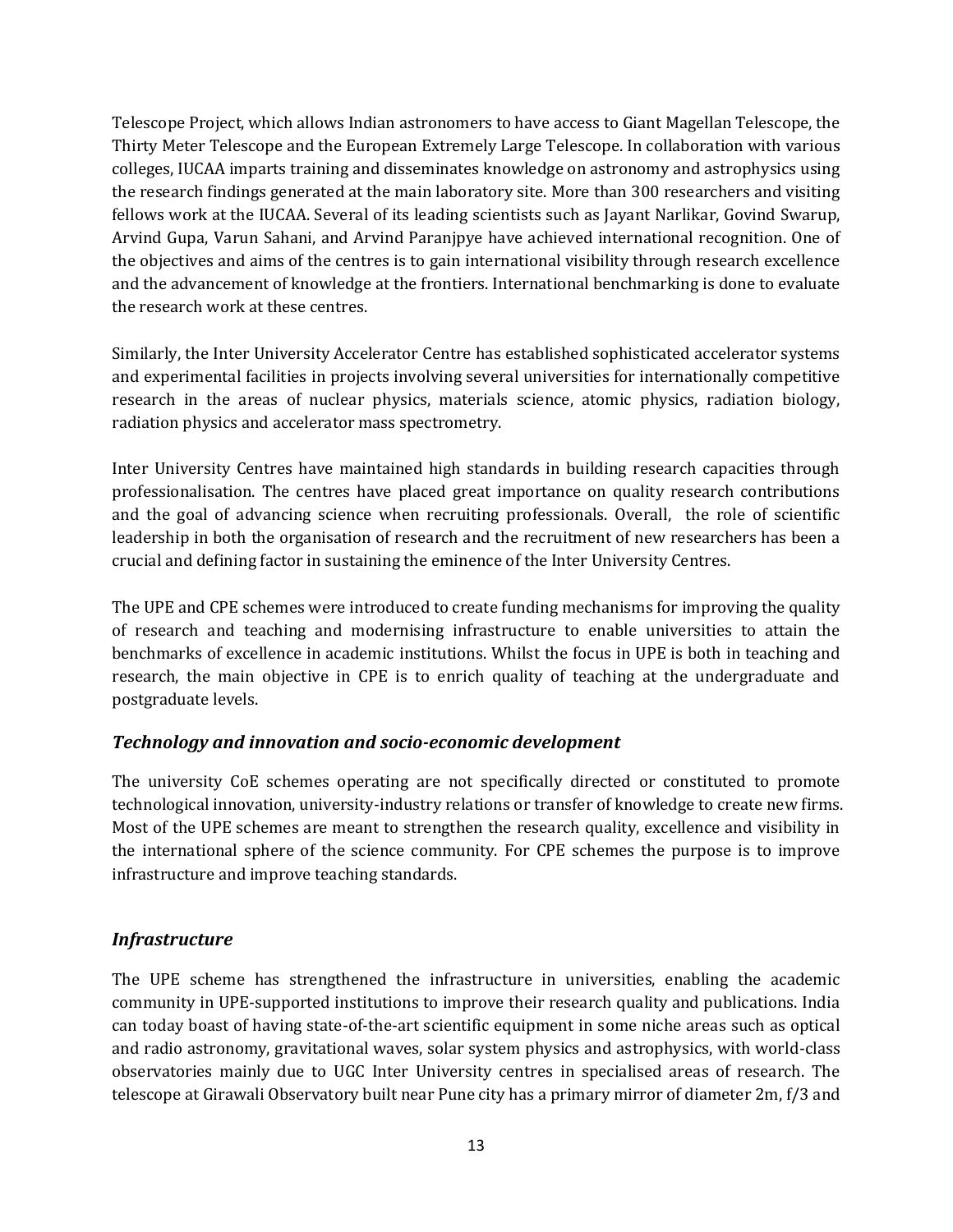a secondary of 60 cm, f/10. Faint object spectrograph and camera (IFOSC) is the main instrument available on the telescope's direct Cassegrain port currently. IUCAA has gained international visibility as an important science institution in astronomy and astrophysics.

The Inter-University Accelerator Centre has a running Pelletron, a tandem van de graaf type accelerator. The pelletron has been operating since July 1991. Another facility is the superconducting linear accelerator. The accelerating structure for the superconducting linac booster for the 15 UD Pelletron at IUAC is a Niobium Quarter Wave Resonator, designed and fabricated as a joint collaboration between IUAC and Argone National Laboratory (ANL), USA. Initial resonators required for the first linac module were fabricated at ANL. For the fabrication of resonators required for future modules a Superconducting Resonator Fabrication Facility has been set up at IUAC. A three-quarter wave resonator (QWR) has been fabricated and fifteen more resonators for the second and third linac modules are in the advanced stage of completion.

A project for indigenous fabrication of resonators (IFR) has been started. All the required facilities such as Electron Beam Welding Machine, Surface Preparation Laboratory and High Vacuum Furnace has been operational. The Low Energy Ion Beam Facility (LEIBF) at the Inter-University Accelerator Centre provides multiply charged ion beams at a wide range of energies (a few keV to about an MeV) for experiments in Atomic, Molecular and material sciences.

While the UPE schemes have been directed to develop world-class facilities for research to promote excellence in the university sector to gain international visibility and recognition in science, CPE schemes are meant to improve the infrastructure in select colleges at the national level. This is because additional funding is made available compared to other similar educational and research units/colleges.

#### *Training*

All CoEs in the university sector, particularly Inter University Centres have placed emphasis on professionalising research, including publishing research in high quality journals, peer reviews and research contacts with leading-edge science centres in the relevant field, and quality of research in both research and training.

IUCAA's activities fall under two broad programmes: a) core academic programmes; and b) visitor academic programmes. Core academic programmes include basic research, promotion of PhDs and advanced research, specialised workshops and the creation of specialised centres. The visitor academic programme includes the visitor and associate programme which conducts refresher courses for teachers and helps the promotion and growth of astronomy and astrophysics at the Indian universities and colleges. IUCAA has joined with colleges such as Ferguson College, in Pune, to disseminate knowledge and astronomy and develop interest among students. Eminent scientists such as Dr Narlikar frequently deliver lectures and have interactive sessions with students on astronomy.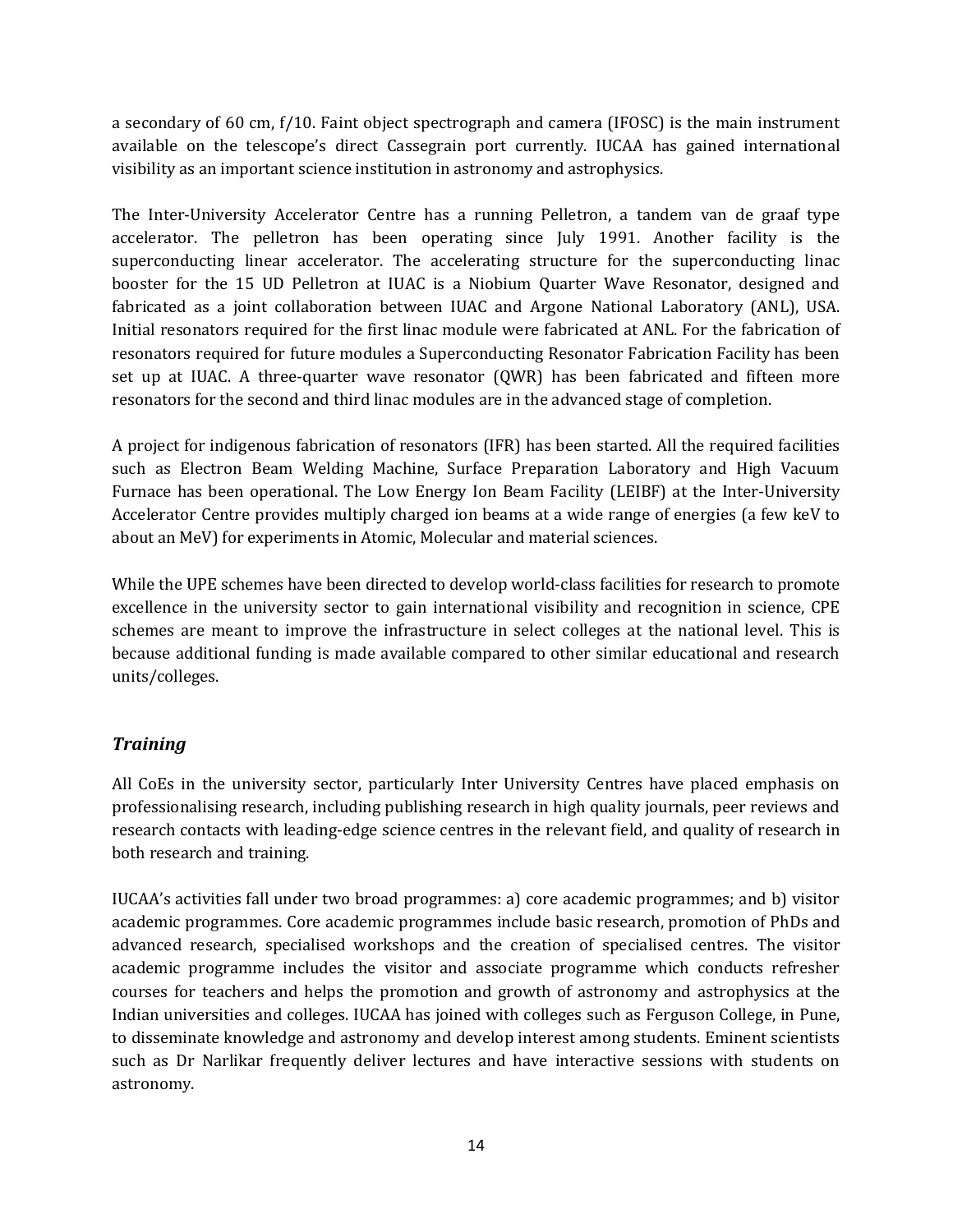Similarly, the IUAC runs science masters and PhD programmes including its summer training programmes which are given high importance. Both the IUCAA and the IUAC have given professional recognition to high-quality research undertaken in their respective domains. Both have developed a wide network of relationships with relevant research groups and institutions worldwide. The activities in these centres concern both basic and applied research and a number of research partnerships have evolved.

Similarly the PURSE scheme, which covers over 44 universities, promotes PhD training in all branches of science and technology.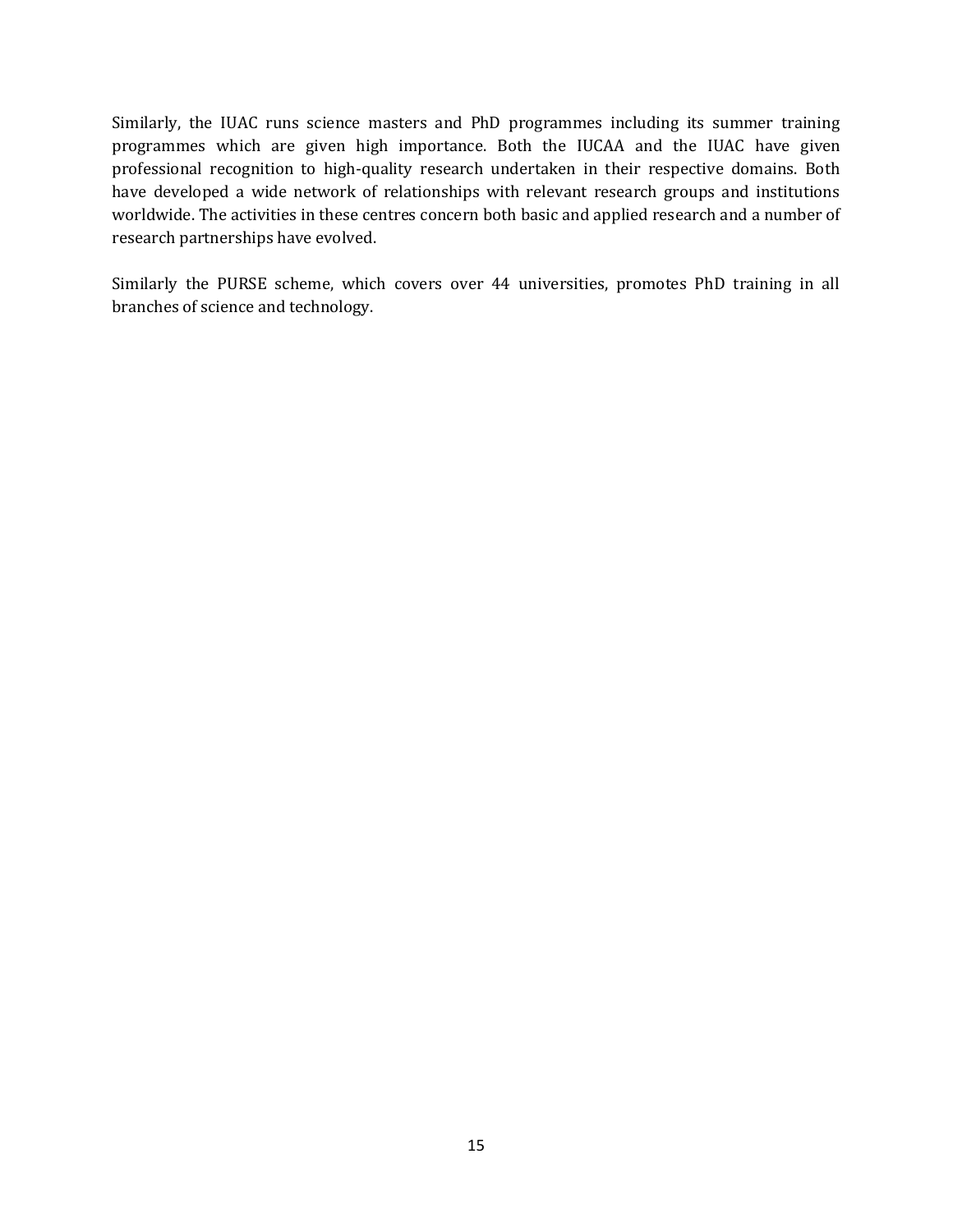## **4. COE Schemes oriented to research and innovation in science agencies**

| Table 2. CoE Schemes in science agencies <sup>17</sup>                                                                         |                                                                                                 |                                                                                                                                                                                                                                                                                                                    |                                                                                          |  |
|--------------------------------------------------------------------------------------------------------------------------------|-------------------------------------------------------------------------------------------------|--------------------------------------------------------------------------------------------------------------------------------------------------------------------------------------------------------------------------------------------------------------------------------------------------------------------|------------------------------------------------------------------------------------------|--|
| Government<br>agency                                                                                                           | <b>Type of CoE</b>                                                                              | <b>Main focus</b>                                                                                                                                                                                                                                                                                                  | <b>Number CoEs</b>                                                                       |  |
| Department<br>of<br>Biotechnology<br>$(DBT)^{18}$                                                                              | Physical and virtual<br>centres                                                                 | Develop<br>$\bullet$<br>infrastructure<br>through thematic<br>centre with<br>interdisciplinary<br>focus                                                                                                                                                                                                            | 9 centres already<br>established 2007-<br>11<br>16 more proposals<br>for centres in 2012 |  |
| Ministry of Urban<br>Development <sup>19</sup>                                                                                 | Centres located at<br>different institutions                                                    | To meet the complex<br>$\bullet$<br>urban problems and<br>development                                                                                                                                                                                                                                              | 9 centres of<br>excellence in<br>various institutions                                    |  |
| Defence Research<br>and Development<br>Organisation<br>Ministry of<br>Defence <sup>20</sup>                                    | Centres of<br>Excellence                                                                        | Basic and applied<br>$\bullet$<br>research                                                                                                                                                                                                                                                                         | 5 centres in<br>various institutions                                                     |  |
| Department<br>of<br>Telecommunicatio<br>$ns^{21}$                                                                              | Telecommunication<br>s Centres of<br>Excellence                                                 | To meet the<br>$\bullet$<br>technical and<br>professional<br>demands of<br>expanding<br>telecommunications<br>industry in India                                                                                                                                                                                    | 7 centres<br>established                                                                 |  |
| Government<br>departments<br>in<br>Information<br>and<br>Communication<br>Telecommunicatio<br>urban<br>ns.<br>development etc. | Creating centres of<br>excellence in<br>specialised<br>institutes (IITs, IIMs,<br>IISc) 2002-12 | IIT Kaharagpur:<br>$\bullet$<br>Vodafone-IIT centre<br>of excellence in<br>telecommunications;<br>Microsoft centre of<br>excellence in<br>intellectual property.<br>IIT Delhi: Airtel -IIT<br>$\bullet$<br>CoEs in<br>telecommunications<br>& urban<br>development.<br>IIT Madras: CoEs in<br>intelligent systems, | 15 centres<br>established                                                                |  |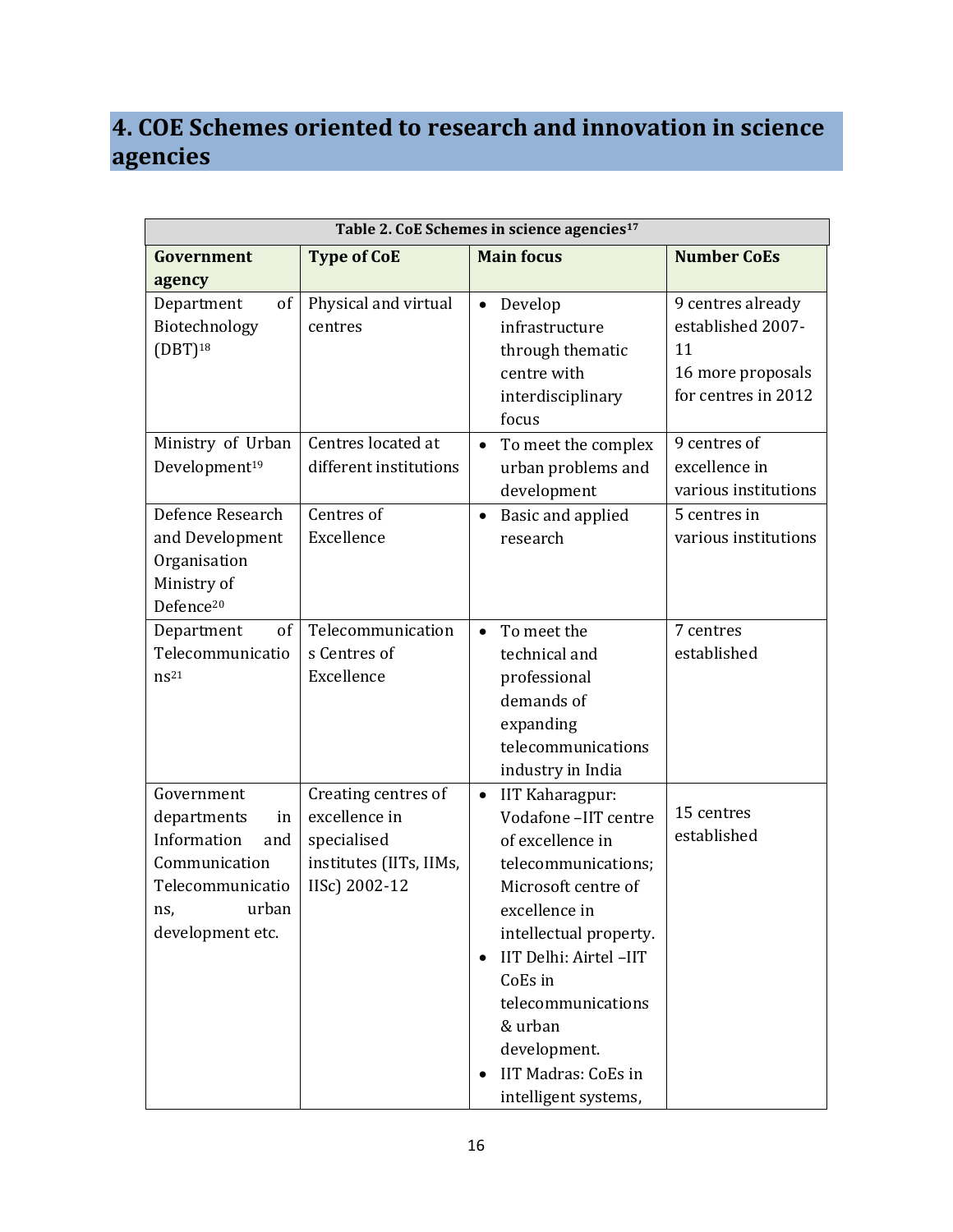| urban development,                 |
|------------------------------------|
| automation and                     |
| telecommunications.                |
| IIT Kanpur:<br>$\bullet$           |
| telecommunications.                |
| <b>IIT Bombay and</b><br>$\bullet$ |
| Indian Institute of                |
| Science, Bangalore:                |
| CoEs in                            |
| nanoelectronics,                   |
| urban development                  |
| and                                |
| telecommunications                 |
| <b>IIT Roorke: CoEs in</b>         |
| disaster mitigation                |
| and management,                    |
| and urban                          |
| development.                       |
| IIT Guhati: urban<br>$\bullet$     |
| development.                       |
| Administrative Staff<br>$\bullet$  |
| College of India:                  |
| urban development.                 |
| IIM:<br>$\bullet$                  |
| telecommunications.                |
| IISc:                              |
| telecommunications.                |
|                                    |

#### *Strategic orientation*

As shown in Table 2, there are five government science agencies dealing with biotechnology, telecommunications, urban development, information communications technology (ICT), and defence. Together they had established 45 CoEs by 2012, with 16 more being implemented in biotechnology. Though most of these CoEs are established in specialised academic institutions such as Indian Institutes of Technology and other national laboratories, their objective is to mainly promote research and innovation. This is in contrast to CoEs in universities, which have the objective of advancing scientific research. Given the nature of the research areas they cover, falling mainly in new technologies such as biotechnology, ICT and telecommunications, the major aim of these centres is to establish high levels of technological competence and research capacities for creating innovation potential. The other important aim is converting research into technological products and processes through partnerships between universities and industry. For example, the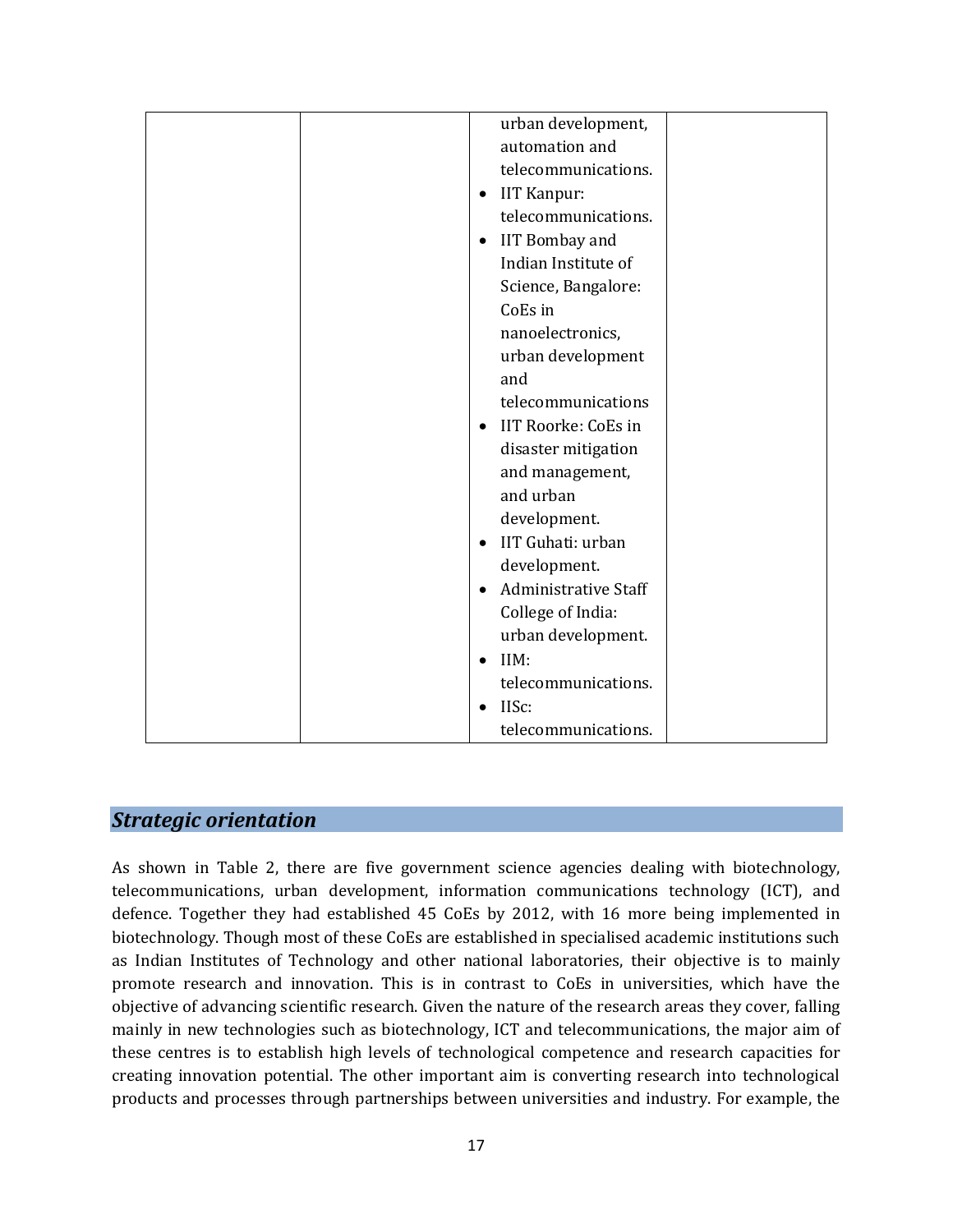fields of ICT and telecommunications require a range of engineering and networking skills to aid modernisation of the industry and their implementation. Hence, the science agencies have promoted an agenda of learning sophisticated skills, technological networking and servicing the industry to upgrade their skills through the CoEs. Let us briefly explore various CoE programmes in science agencies.

#### *Department of Biotechnology (DBT) CoEs*

The DBT has initiated a programme to develop and enhance research capacity in areas of biotechnology through the establishment of CoEs. The DBT provides flexible support a) to expand and develop faculty research capability; and b) to enhance research infrastructure. Centres of Excellence can have a specific thematic focus but must have a multidisciplinary approach to research within that theme. The DBT promotes three types of CoEs: a) basic biology CoEs which focus on new opportunities in emerging fields; b) centres for science, engineering and technology that promotes interaction between engineering, physical sciences, biology, medicine, agriculture or forestry; and c) translational centres directed towards innovation in the areas of medicine, agriculture, environment, animal and food biotechnology.

#### *Department of Telecommunications (DOT) CoEs*

The idea of Telecommunications Centres of Excellence (TOE) emerged with the realisation by government and the telecommunications industry that a high growth trajectory of telecommunications (in 2012 India had some 960 million mobile users) was essential for the overall progress of the country. The government realised that efficient and professional services in communications could not be accomplished without promoting excellence in research, development and innovation for national needs. The TOE initiative came into existence with the signing of tripartite Memoranda of Understanding between the Department of Telecommunications, Government of India, participating institutes and the sponsors from the industry. The TOEs, set up in public-private partnership (PPP) mode, exemplify the sort of partnerships between industry and academia needed for the sustained growth and progress of the country.

#### *Ministry of Urban Development (MUD) CoEs*

In March 2009 the Ministry of Urban Development established nine CoEs on urban development under its scheme for capacity building for urban local bodies. The CoEs were established in leading academic and research organisations like IITs and IIMs across the country with the aim of strengthening capacity building measures, and promoting awareness, research and training in priority areas.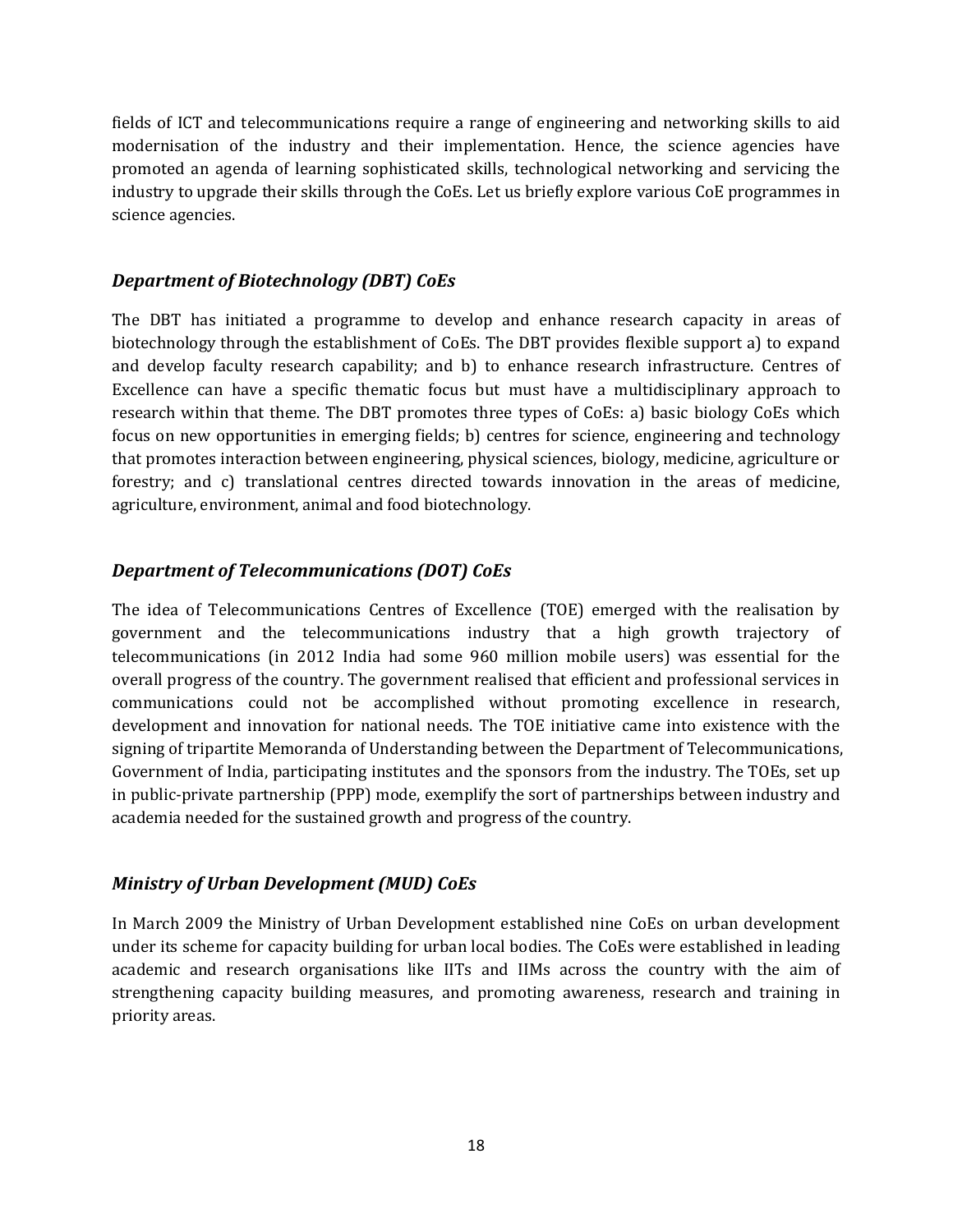#### *Defence Research and Development Organisation (DRDO) CoEs*

DRDO is a science agency with more than 50 laboratories. These are deeply engaged in evolving research and development capacities in defence technologies covering various disciplines, such as aeronautics, armaments, electronics, combat vehicles, engineering systems, instrumentation, missiles, advanced computing and simulation, special materials, naval systems, life sciences, training, information systems, and agriculture. There were over 5 000 scientists and approximately 25 000 other scientific, technical and supporting personnel working in the DRDO in 2012. Several major projects for the development of missiles, armaments, light combat aircrafts, radars, electronic warfare systems etc. are currently under development and significant achievements have already been made in several such technologies. DRDO has already established two CoEs: a) highenergy materials CoE in collaboration with the University of Hyderabad; and b) a life sciences CoE in collaboration with Barathiar University, Tamil Nadu. It is currently working to establish three more in the areas of polymer science and polymer electronics, nanotechnology and nanooptoelectronic devices, and microwaves and matter (stealth).

#### *Funding and evaluation mechanisms*

All the CoEs in the various science agencies are established and funded with the intention of attaining research excellence in the long term. It is for this reason that most CoEs have a life of at least a decade, on an extendable five-year plan basis.

While the DBT devoted INR 160 million (approximately EUR 2.6 million) to CoEs in 2011-12, it earmarked INR 500 million (EUR 6.4 million) for CoEs for the five years during the 11th Plan period (2007-12). The telecoms CoEs operate through PPPs with the government investing 10%, while the business enterprise partners contribute the remaining 90%. The participating institutes provide infrastructure, human resources and R&D space. These institutions in turn obtain project-based funding for the CoE from regular government schemes.

Science agencies CoEs are evaluated not just from the perspective of their scientific and research excellence but also from the perspective of developing innovation capacities for commercialisation of research. This is particularly relevant for CoEs under the DBT. The telecoms CoEs are evaluated from the perspective of their contribution to the modernisation of skills and dissemination of best practices of telecommunications networks in the industry.

All centres are also evaluated on the basis of their contribution to improving efficiency measures in communication. Research excellence capacities are measured by research contributions to quality journals.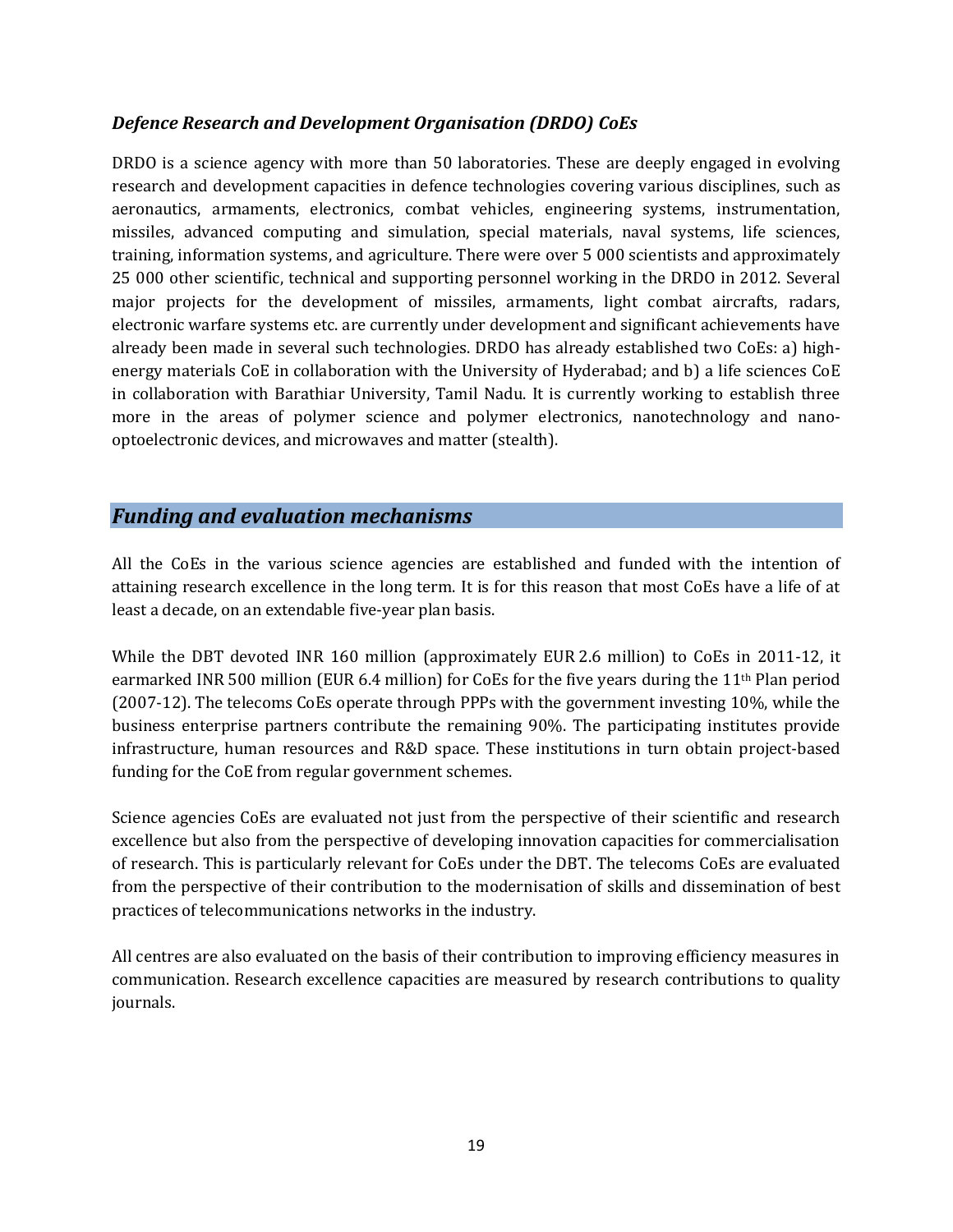#### *Governance*

All of the different science agencies CoEs have governing structures that reflect their parent ministries. Examples of two sectors are given below but most have a somewhat similar structure of governance and considerable autonomy in decision making, except the CoE under the DRDO, which is in the strategic sector. The DRDO CoEs which are linked to the development of technological and innovation capacities in strategic military oriented goals work under the command of the Ministry of Defence.

*DOT Telecommunications*: each CoE is governed by a governing council led by a senior bureaucrat (at the level of the secretary to the government of India) from the Ministry for Strategic Planning. Each institution and its partnering business enterprise are represented on the governing council. An autonomous core group at each centre addresses national and local issues. The centres are managed by a seven-member core group under the co-chairmanship of the head of the host institute and the sponsor or business enterprise. There is also a co-ordinating centre which coordinates activities among all the different CoEs in the country. Industry representatives are given membership in the co-ordinating centre.

*DBT Biotechnology*: a committee led by the head of DBT, ministry representatives and other eminent members governs and selects CoEs. Award decisions are based on scientific and technical merit as determined by peer review and the recommendations of the programme advisory committee. The decision to award a CoE takes into account the objective of enhancing basic research capability in medical school systems, translational capacity in basic science institutions and the availability of funds. Both excellence in technology development and science will be considered in the proposals for CoEs. Proposals with merit that do not qualify for support as a CoE, may be considered for "Programme Support".

#### *Capacity building and impact*

#### *Research capacities*

All of the CoEs are structured and organised to build capacity in research and innovation. In some niche areas of science and technology such as biotechnology, telecommunications, defence research and development, and urban development they are developing leadership. For instance, the urban development CoEs seek to address urban development issues at national, state and local levels and are meant to support state and local government in key areas of urban development and transportation. There is a CoE on intelligent transport systems at the IIT Madras. Similarly, there is a CoE on disaster management and mitigation at IIT Roorkee whose objective is also to develop capacities in sustainable designs, green ratings for buildings and energy-saving measures in the Indian context.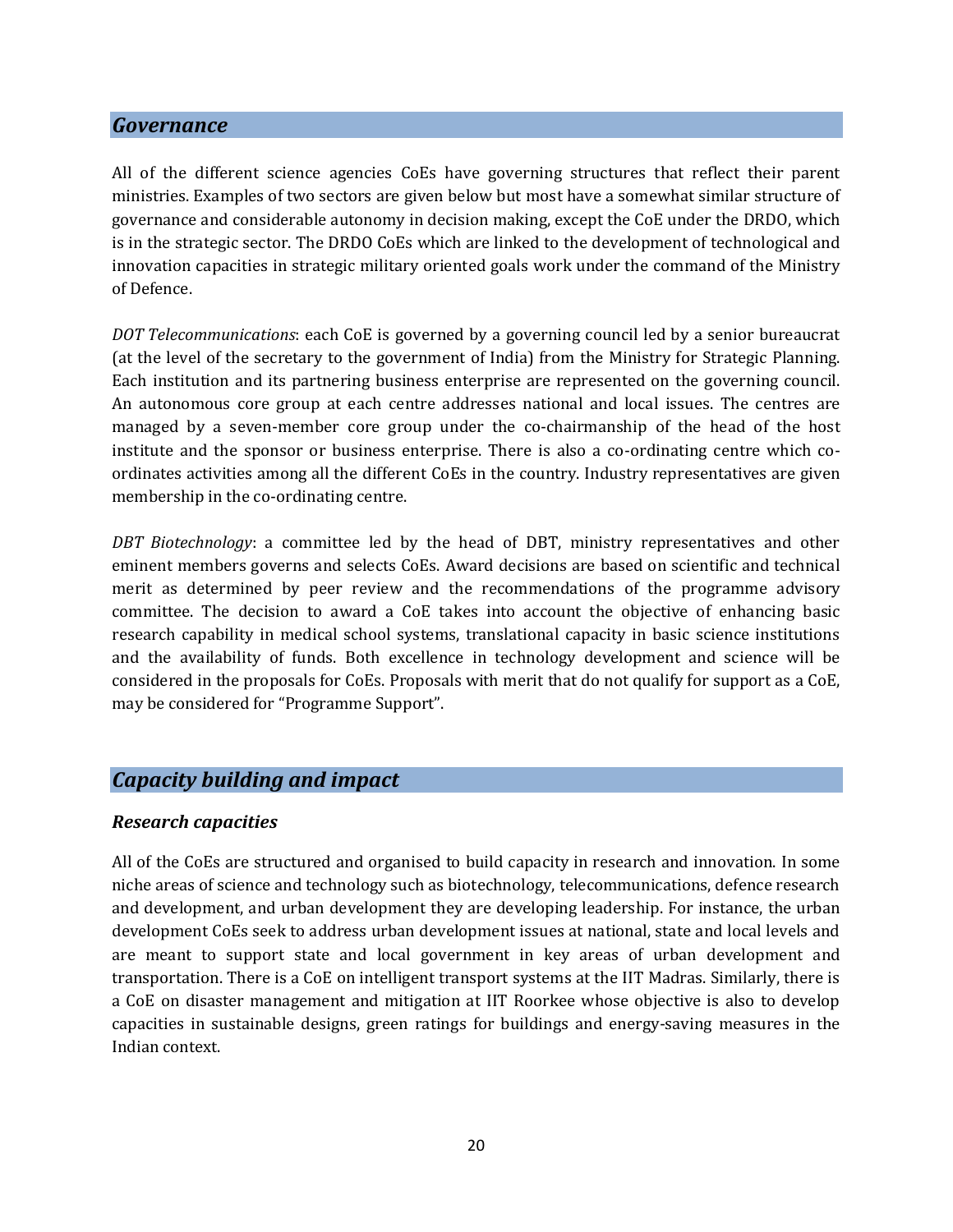The main objective of the DBT CoE scheme is to develop research and innovation capacities at the intersection of science, engineering, biology, medicine and agriculture. for example there are CoEs designed to contribute capacity building in research and innovation in a) silkworms for Baculovirus resistance and immune systems; b) virtual centres where a group of institutions could co-operate and enhance their research capacities in antigens that can be used as vaccines in tuberculosis and identification of genes involved in pathogenesis of mycobacterium tuberculosis; c) anti-malarial and anti-tubercular leads for therapeutics; d) effective and efficient diversity array technology platforms for enhancing the efficiency of basic research; and e) the molecular basis of heterosis by microarray-based transcriptome profiting of Paddy hybrid.

#### *Resource creation*

The infrastructure for CoEs in telecommunications, urban development and biotechnology is created in the host institutes, mainly the IITs and universities. The PPP model is used to create resources for research and innovation. The concept and institutionalisation of CoEs have been a key factor behind the creation of infrastructure and research resources in various niche areas of CoE operation.

#### *Research collaboraton*

CoEs in various sectors have given a big boost to two-way partnerships and collaborations. In sectors such as telecommunications, urban development and defence sectors, where the main sponsors of the CoEs have been the relevant ministries, this initiative has led to "triple helix" type partnerships between government, research institutes and business enterprises. On the other hand, in sectors such as biotechnology, the initiative has mainly led to research-industry partnerships. In some cases, such as Centre for Nanoelectronics at IIT Bombay, more than two research institutes, business enterprise and government agencies are involved. These types of partnerships are evident from the joint publications and research output. With the exception of the defence sector, all transactions and collaborations are open and driven by the objective of attaining excellence in research and innovation.

#### *Socio-economic and development*

One of the major objectives of CoEs in the urban development, biotechnology and telecommunications sectors has been to contribute to broader social and economic goals, serving society at large. It is too early to assess the impact at this stage.

#### *Training and skills*

Training and imparting skills and creating a specialised human resource base are the cornerstone of the CoE strategies in science agencies. All CoEs are engaged in imparting training and specialised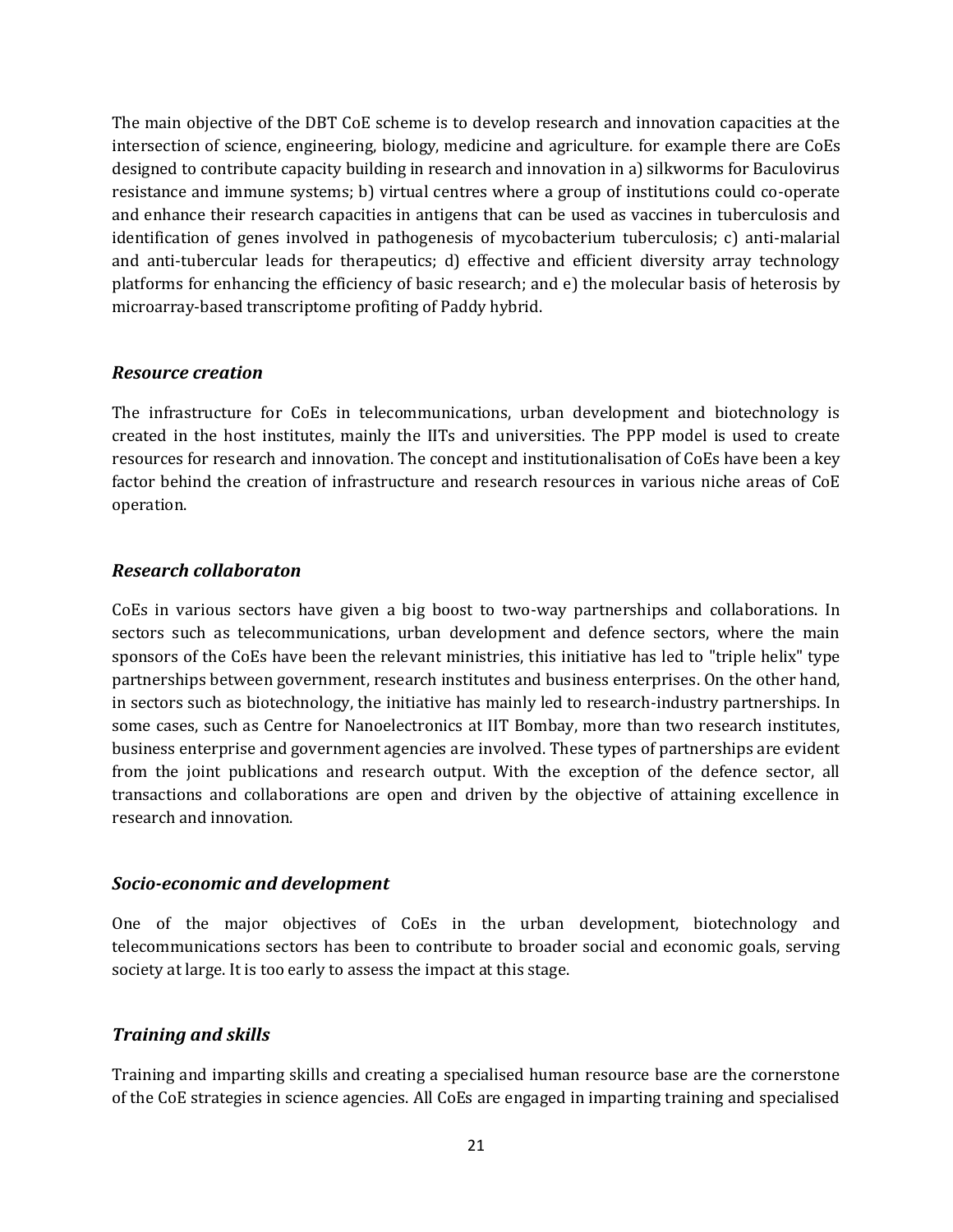skills, particularly from an interdisciplinary perspective. However, this takes different forms and uses methods in different sectors. for the biotechnology CoEs sponsored by the DBT, involving master and PhD scholars for training and imparting skills is one of the major objectives. Almost all the CoEs established by DBT involve universities and hence integrating masters and PhD scholars in the centres is a natural outcome.

In the case of telecoms CoEs the involvement of the business enterprise sector and training professionals as part of PPP based partnerships is one of the important objectives.

In the case of urban development, the centres have the objective of disseminating expertise and skills to various actors connected with urban issues together with academic masters and PhD training. Training and building capacity for sustainable and green oriented cities go together.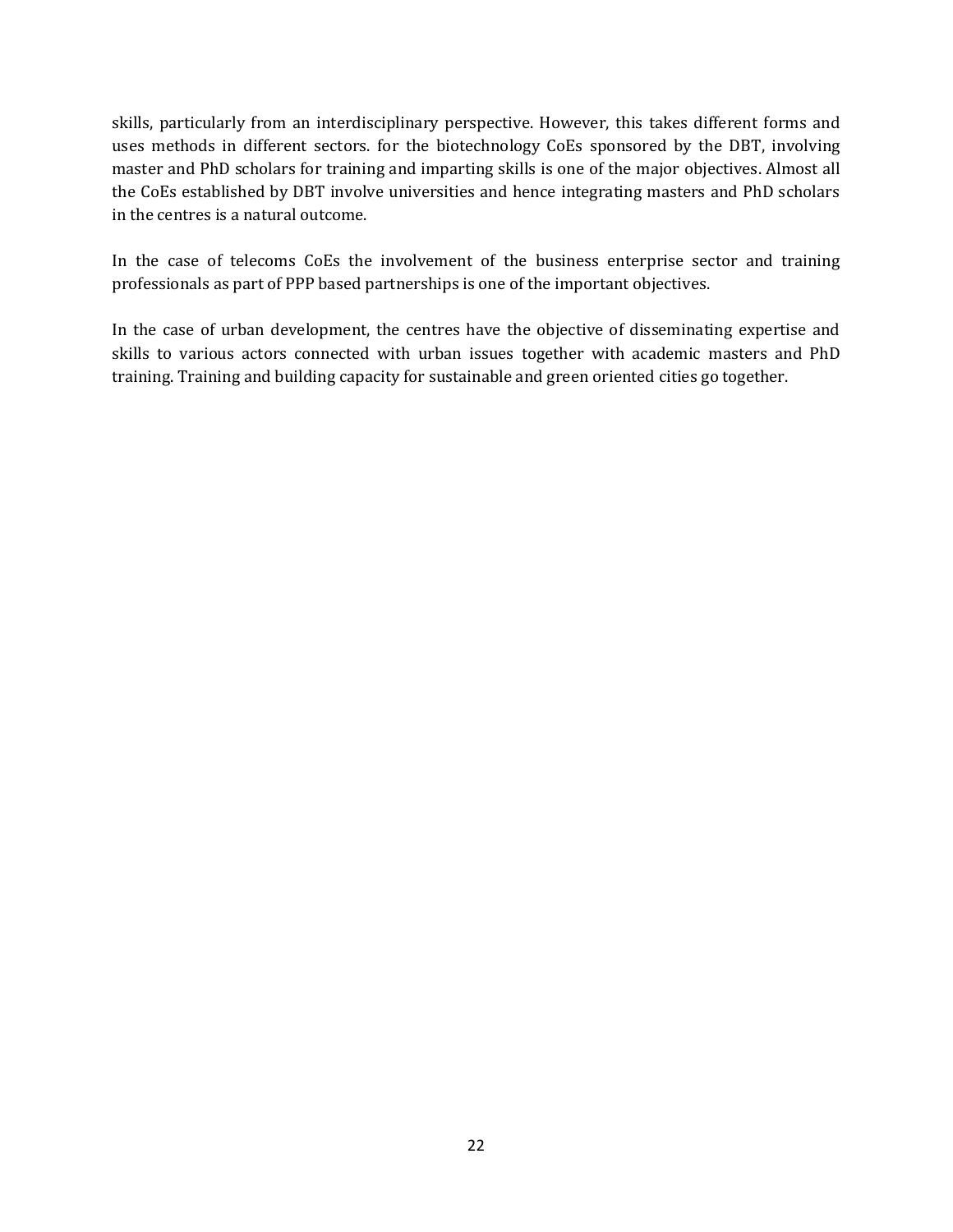### **5. Some observations on Indian COE schemes**

India has two types of CoE schemes in its national system of innovation. The first is in the university system, geared towards professionalising and advancing science and training in specialised areas of science and technology. The second type is in the science agencies, geared towards research, innovation and specialised services in new technologies and sustainable living. Even though the latter is sponsored by science-oriented ministries, almost all these CoEs are located in specialised academic research institutes such IITs and IISc. Some preliminary observations from our exploration are as follows:

First, the funding and evaluation process in instituting two types of CoEs has given long-term public support for developing research capacities in high technology and emerging areas of science and technology. The Indian S&T system is not investing as much in national R&D compared with industrially advanced countries, and without the CoE schemes it would not have been possible to plan and sustain centres of excellence. Hence, the funding schemes have given this long-term assurance to promote science and technology and developing national research and innovation capacities in some specialist areas.

Second, the governance, recruitment of professionals and evaluation standards followed in the CoE reflect best practice in science excellence. They are sustained by quality research output and peer evaluation.

Third, an important factor for CoEs in the university system has been the role of leadership, particularly among the scientific elite who have established professional recognition in the world of science. The most important feature of this leadership in the Inter University Centres has been the commitment to advancing science and specific institutional efforts invested in giving a distinct identity to Indian science within the international sphere of sciences. In a somewhat similar way, the role of technocratic leadership in the science ministries is seen as important for the science agency CoEs. The ability of the leadership to foresee what sub-disciplines and interdisciplinary areas of research are important to meet the demands of research and innovation for an industrialising and growing economy is seen as an important factor.

Fourth, the process of research capacity, networking and collaboration, funding and evaluation of CoEs need to be contextually defined. For instance, what is appropriate for an area such as radio astronomy may not be appropriate when we consider areas such as urban development or even telecommunications.

 $\overline{\phantom{a}}$ 

<sup>1</sup> <http://planningcommission.nic.in/aboutus/committee/index.php?about=12strindx.htm#st> (accessed 18 June 2013)

<sup>2</sup> [http://www.innovationcouncil.gov.in/index.php?option=com\\_content&view=article&id=96:-report-to-the](http://www.innovationcouncil.gov.in/index.php?option=com_content&view=article&id=96:-report-to-the-people-2011&catid=8:report&Itemid=10)[people-2011&catid=8:report&Itemid=10](http://www.innovationcouncil.gov.in/index.php?option=com_content&view=article&id=96:-report-to-the-people-2011&catid=8:report&Itemid=10) (accessed 18 June 2013)

<sup>3</sup> Indian Association for the Cultivation of Science: [www.iacs.res.in](http://www.iacs.res.in/)

<sup>4</sup> Tata Institute of Fundamental Research: [www.tifr.res.in/index.php/en/](http://www.tifr.res.in/index.php/en/)